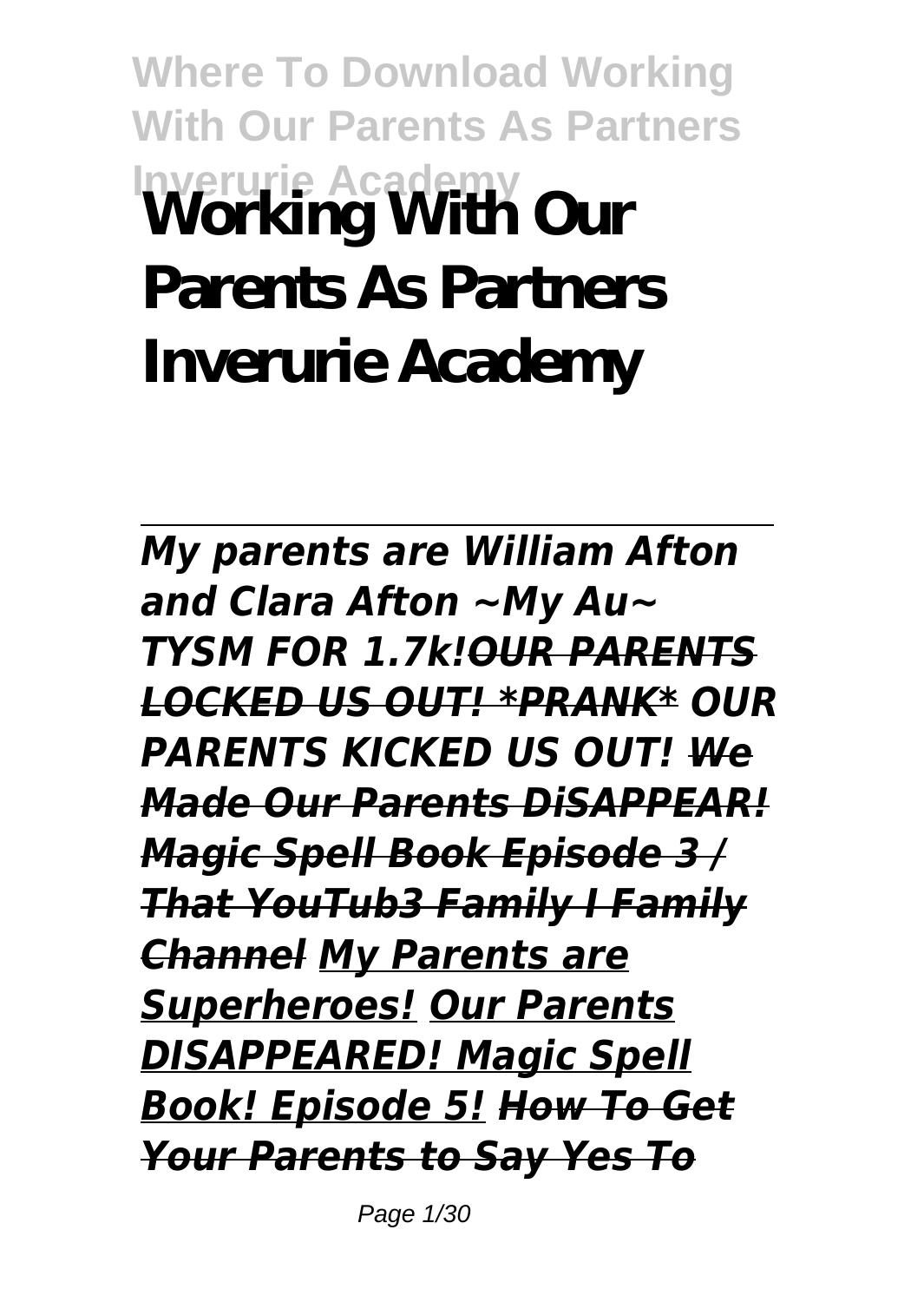**Where To Download Working With Our Parents As Partners Inverurie Academy** *Anything i MOCKED my PARENTS for 24 hours \*i'm in TROUBLE\* Jordan Peterson - Becoming Independent From Your Parents*

*A Test to Judge How Good Your Parents WereEvery Argument With My Parents EVER! Obedience | Obey God and Your Parents Our parents broke up.. Coterie 11.3.2020 5 ways to deal with frustration as a parent OUR PARENTS DID THE IMPOSSIBLE! Healing From An Emotionally Unavailable Father | Kati Morton Other Parents Vs My Parents | Harsh Beniwal When My Parents Forgot How to Be Friends | Children Story Book*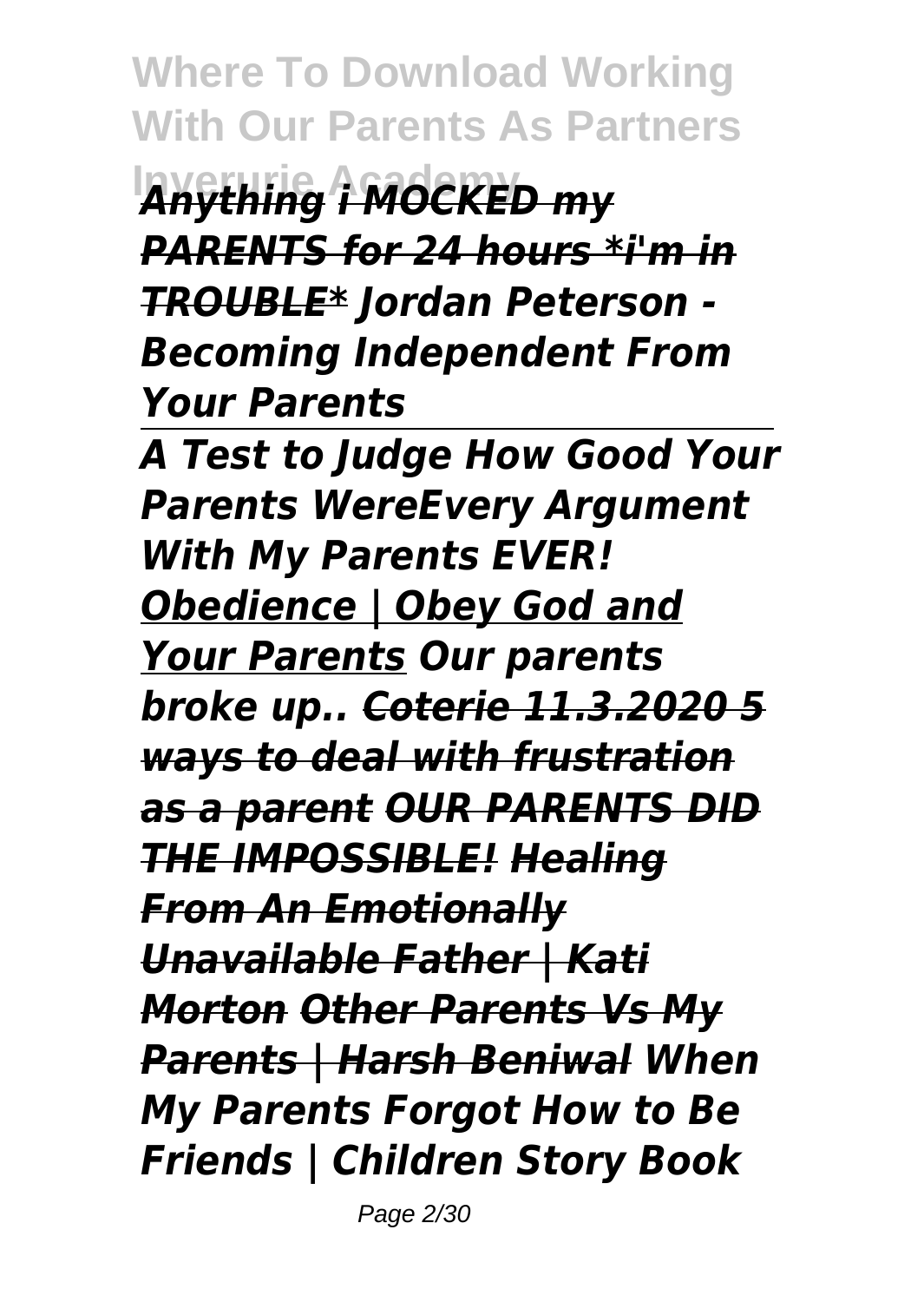**Where To Download Working With Our Parents As Partners Inverurie Academy** *When Your Parents Book The MOST EPIC AIRBNB With |Harry Potter Room, GAME ROOM, POOL and MUCH MORE Philippa Perry at 5x15 on The Book You Wish Your Parents Had Read Working With Our Parents As This is probably the hardest time any of us have lived through as parents or carers. To support our own wellbeing, regularly talking to friends, family members or professionals has never been more...*

## *Five ways to manage your wellbeing as a parent during*

*...*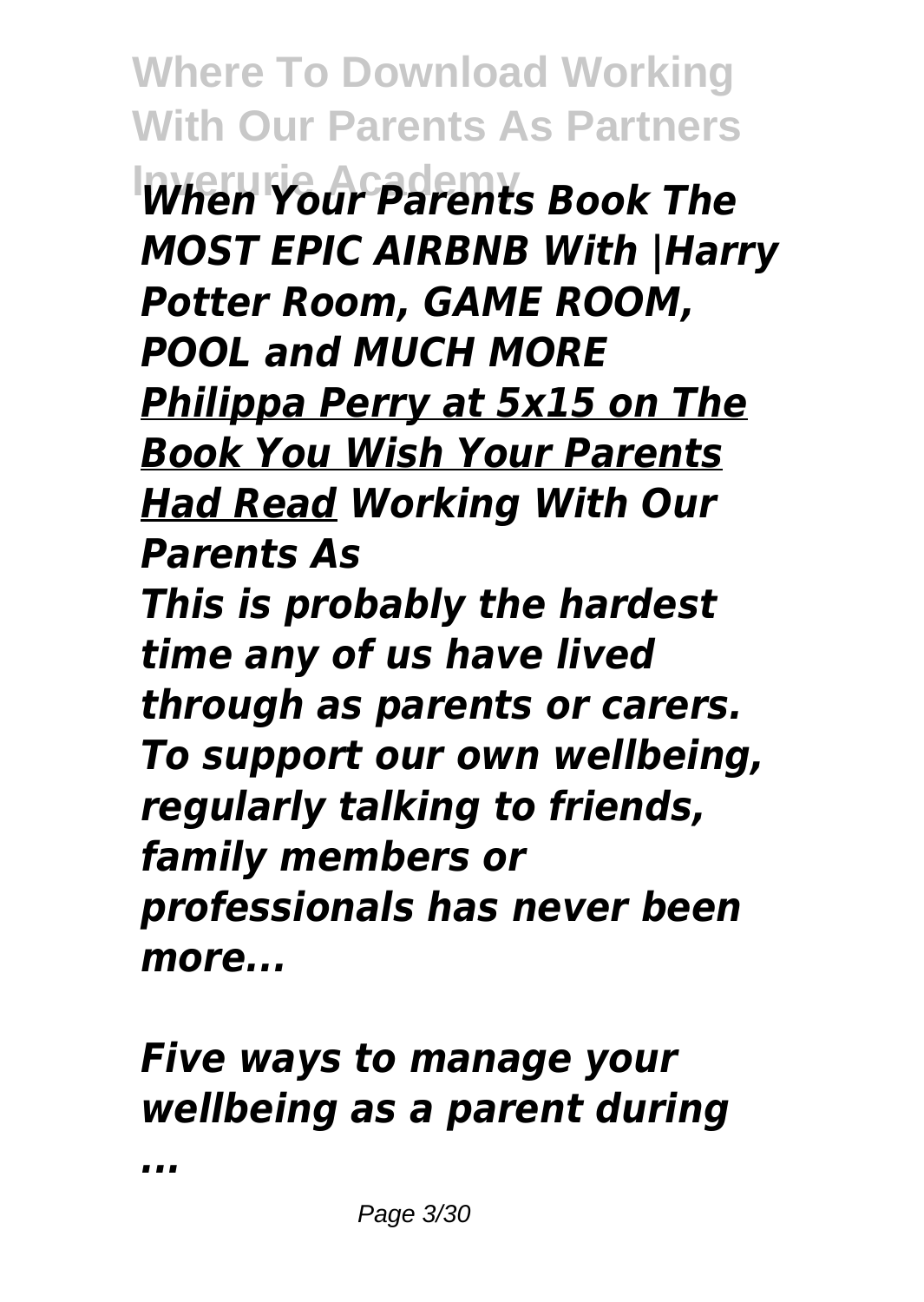**Where To Download Working With Our Parents As Partners Inverurie Academy** *To maintain our ongoing partnership with parents means sharing every milestone, little or large, and engaging with parents to provide the highest standard of early education for each and every child. It's about recognising that parents are to be valued and appreciated as much as their children and that without parents as partners, our role wouldn't exist.*

*Parents as Partners - How to Ensure for Positive ... Working for your parents can lead to significant conflict. if you keep the lines of*

Page 4/30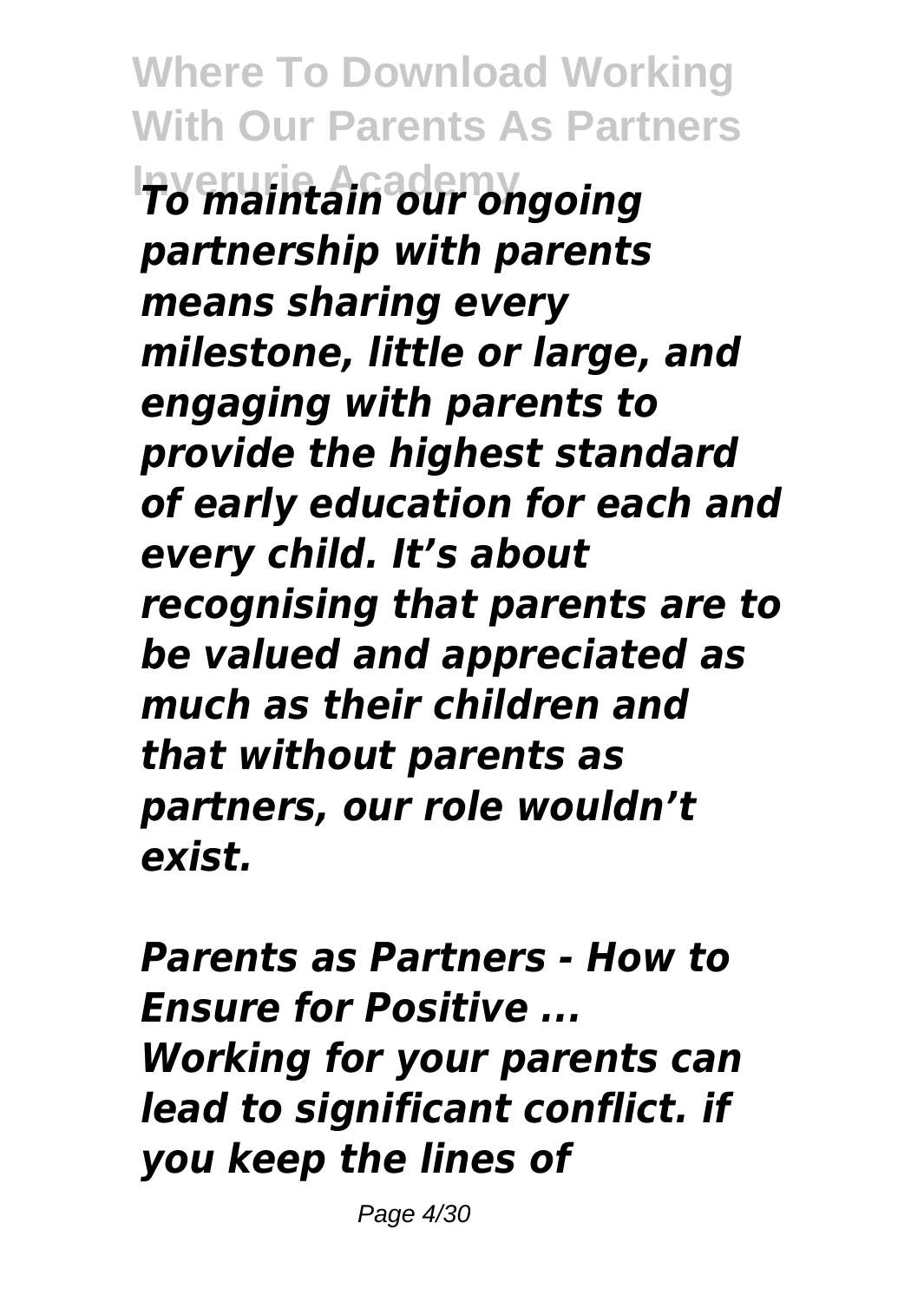**Where To Download Working With Our Parents As Partners Inverurie Academy** *communication open and set some clear boundaries from the get-go, you'll be more likely to survive and even...*

*6 Drawbacks of Working for Your Parents Working effectively with parents can be challenging, and is likely to require sustained effort and support. Most schools say that they do not have an explicit plan for how they work with parents; fewer than 10% of teachers have undertaken CPD on parental engagement.*

*Working with Parents to Support Children's Learning ...*

Page 5/30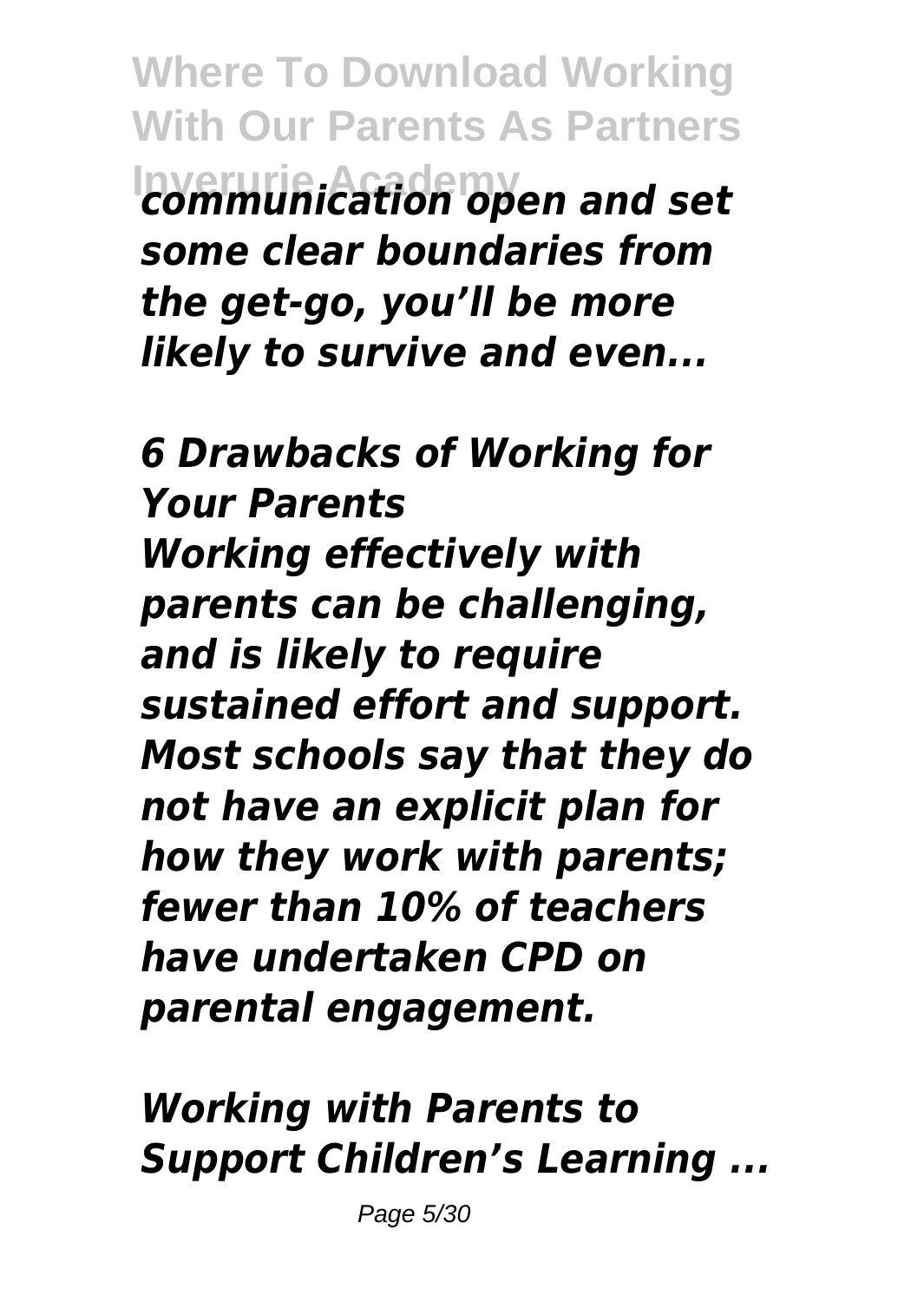**Where To Download Working With Our Parents As Partners Inverurie Academy** *Working in partnership with parents is central to the Early Years Foundation Stage (EYFS) in England and the National Minimum Standards for Registered Childcare (NMS) in Wales. Here we've put together a round-up of all our resources to help support you as a childcare professional to confidently connect and engage with parents to encourage and develop children's learning.*

*Working in partnership with parents - spotlight on | PACEY Childcare solutions for working parents are cost-effective and help children build their social*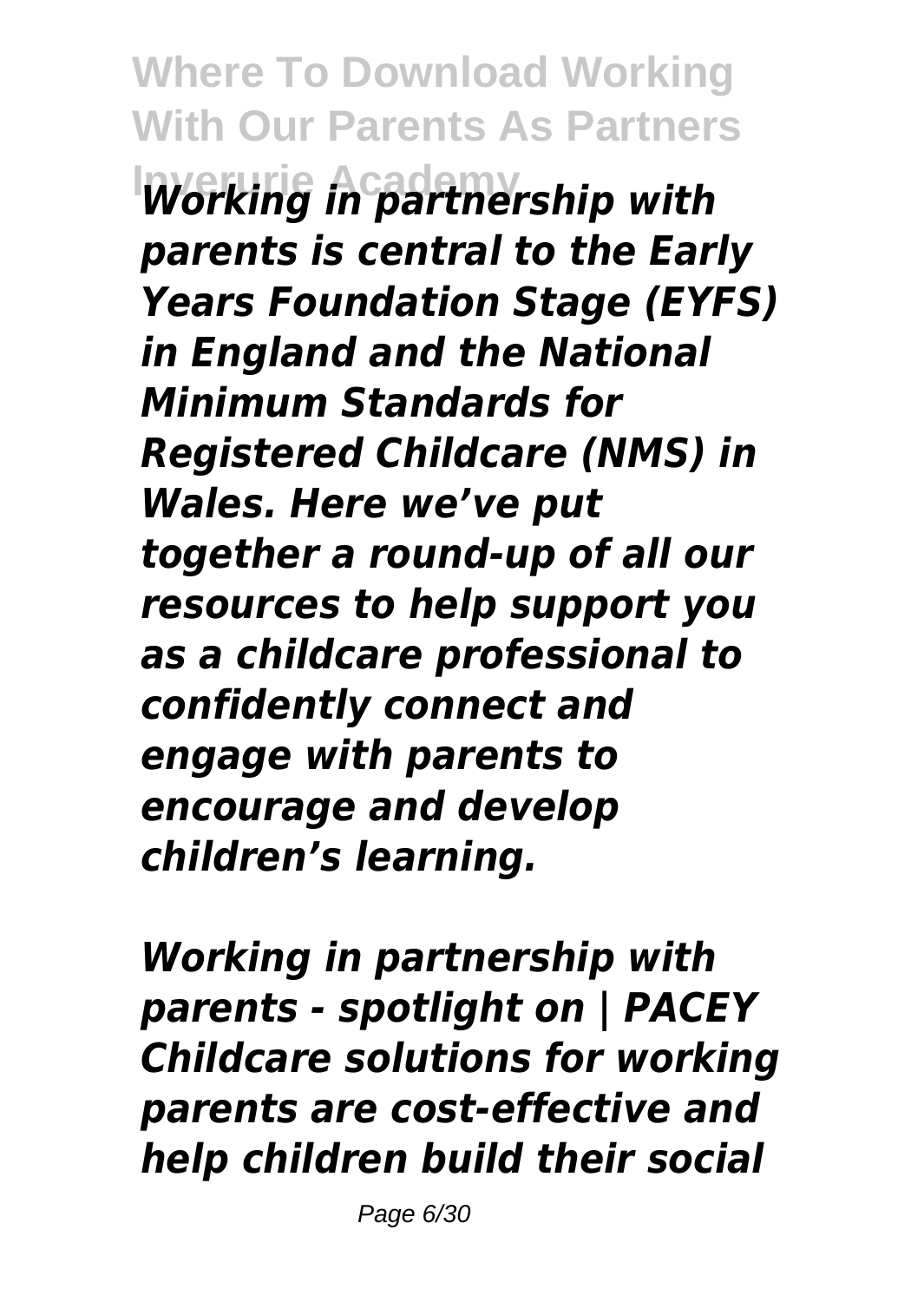**Where To Download Working With Our Parents As Partners Inverurie Academy** *skills. You can provide your child with a large variety of books, toys, and other educational resources. As various policies and laws govern daycare centres, they tend to be more organised and alert in their functioning.*

*Effects of Working Parents on Child Development Supporting people to thrive at work and home Parents At Work is a membership-based organisation providing work + family education and policy advisory services. We bridge the work and home divide by embedding flexibility, wellbeing, parental transition*

Page 7/30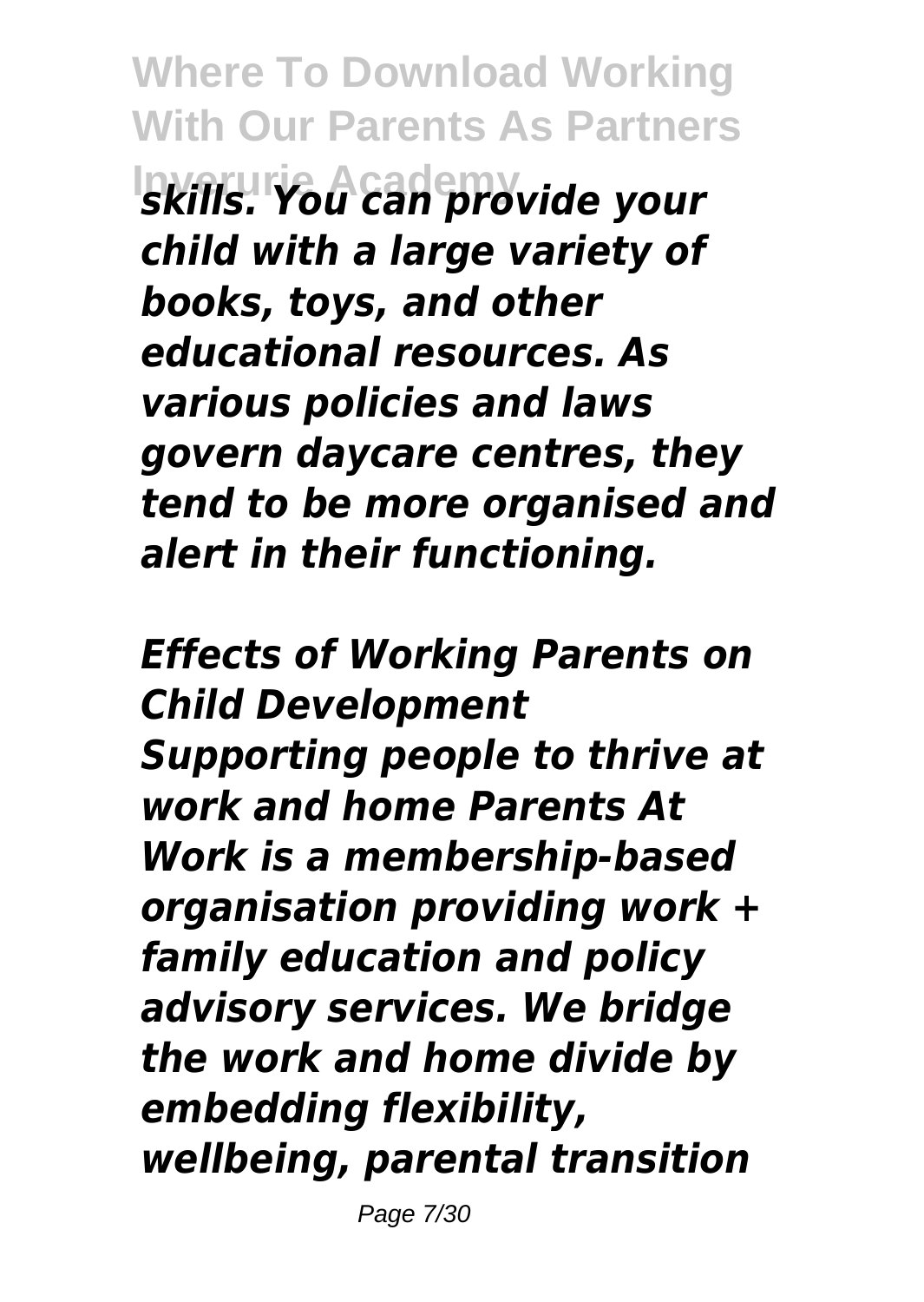**Where To Download Working With Our Parents As Partners Inverurie Academy** *and wider caring services to enable workplaces and their people to thrive.*

*Parents At Work | Education and Coaching | Workplaces ... One in five working parents has faced unfair treatment at work since COVID-19 onset. CEO Jane van Zyl said, "With millions of parents facing unfair treatment at work just for having caring responsibilities—and waves of COVID-related redundancies around the corner—now is the time for the Government to act and make being a parent or carer a protected characteristic."*

Page 8/30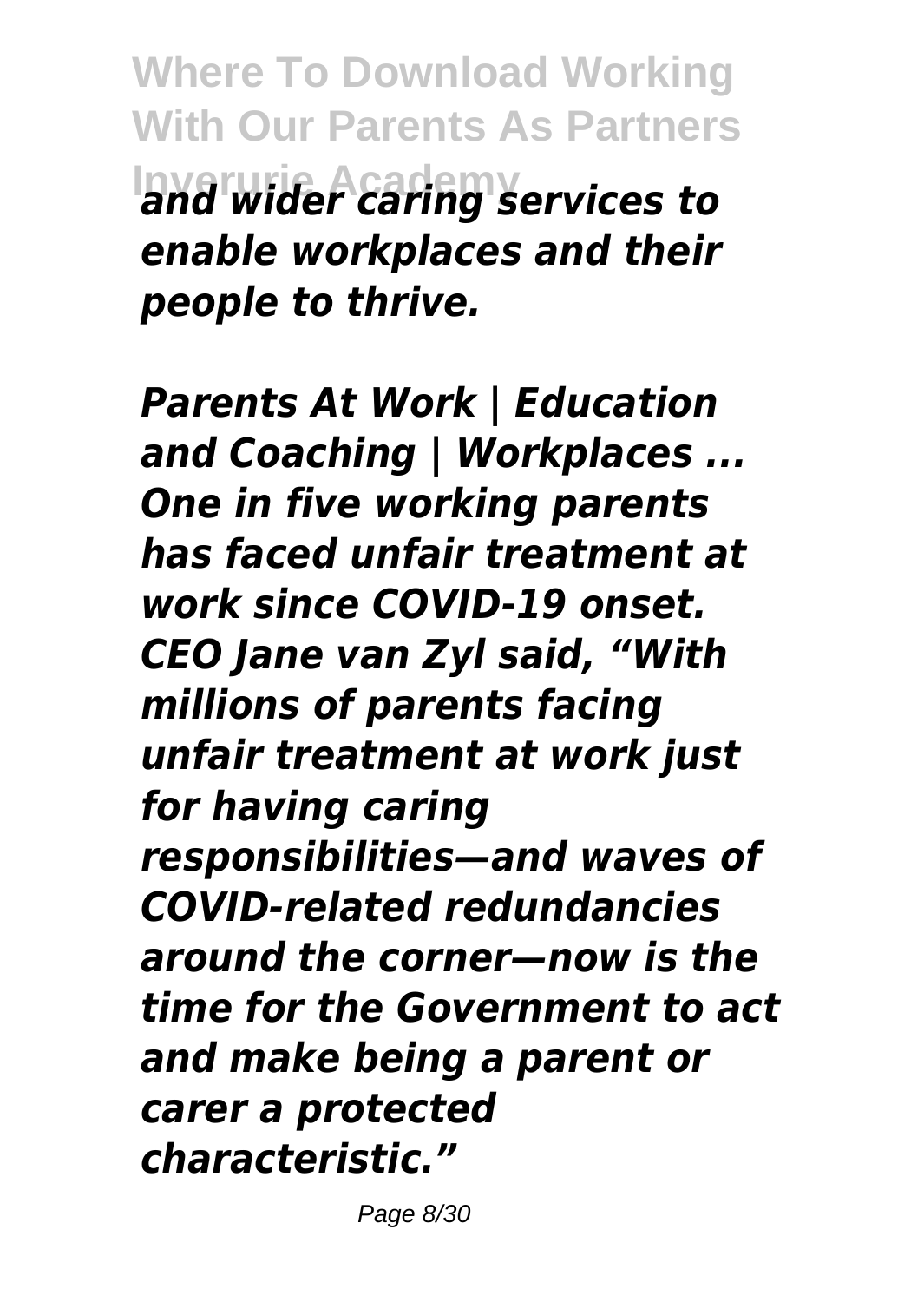**Where To Download Working With Our Parents As Partners Inverurie Academy**

*Working Families | Changing the way we live and work If you're a working parent who has been matched with a child for adoption or if you have had a child placed with you for adoption, you may be entitled to adoption leave. You need to be an employee, and you may need to give your employer proof of the adoption.*

*Parental rights at work - Citizens Advice How music can help children's development The benefits of music are enormous; both consciously and subconsciously music is a part*

Page 9/30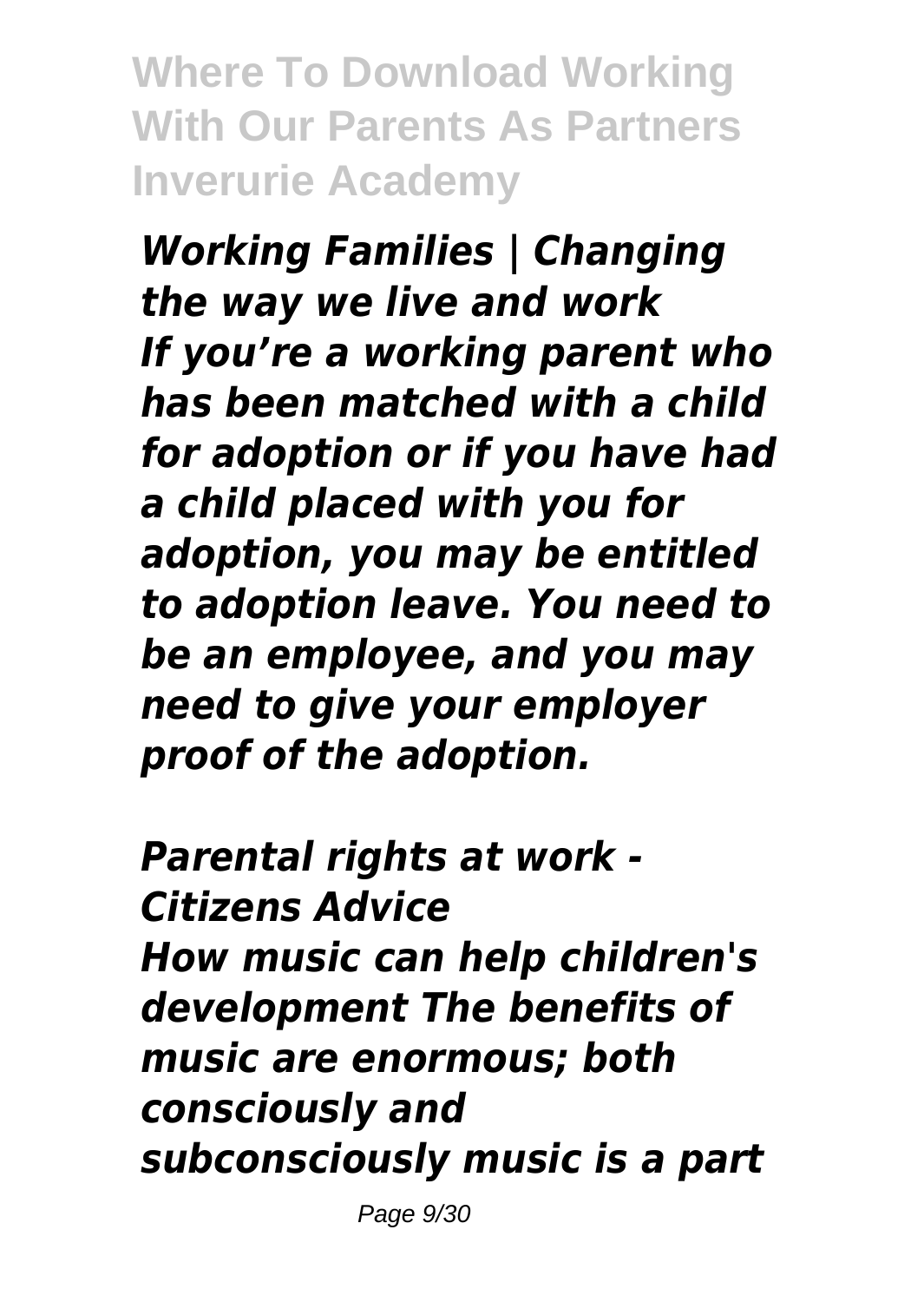**Where To Download Working With Our Parents As Partners Inverurie Academy** *of our everyday life. Children are … Read More...*

*Why parent partnerships are so important An estimated 23.5 million working parents relied on school and childcare programs while they went to work in 2018, according to Brookings Institution, and millions of us are now working from home with our kids. My husband and I joined this wave of stay-athome working parents in March.*

*Tip For Work From Home Parents Home-Schooling Kids During ...*

Page 10/30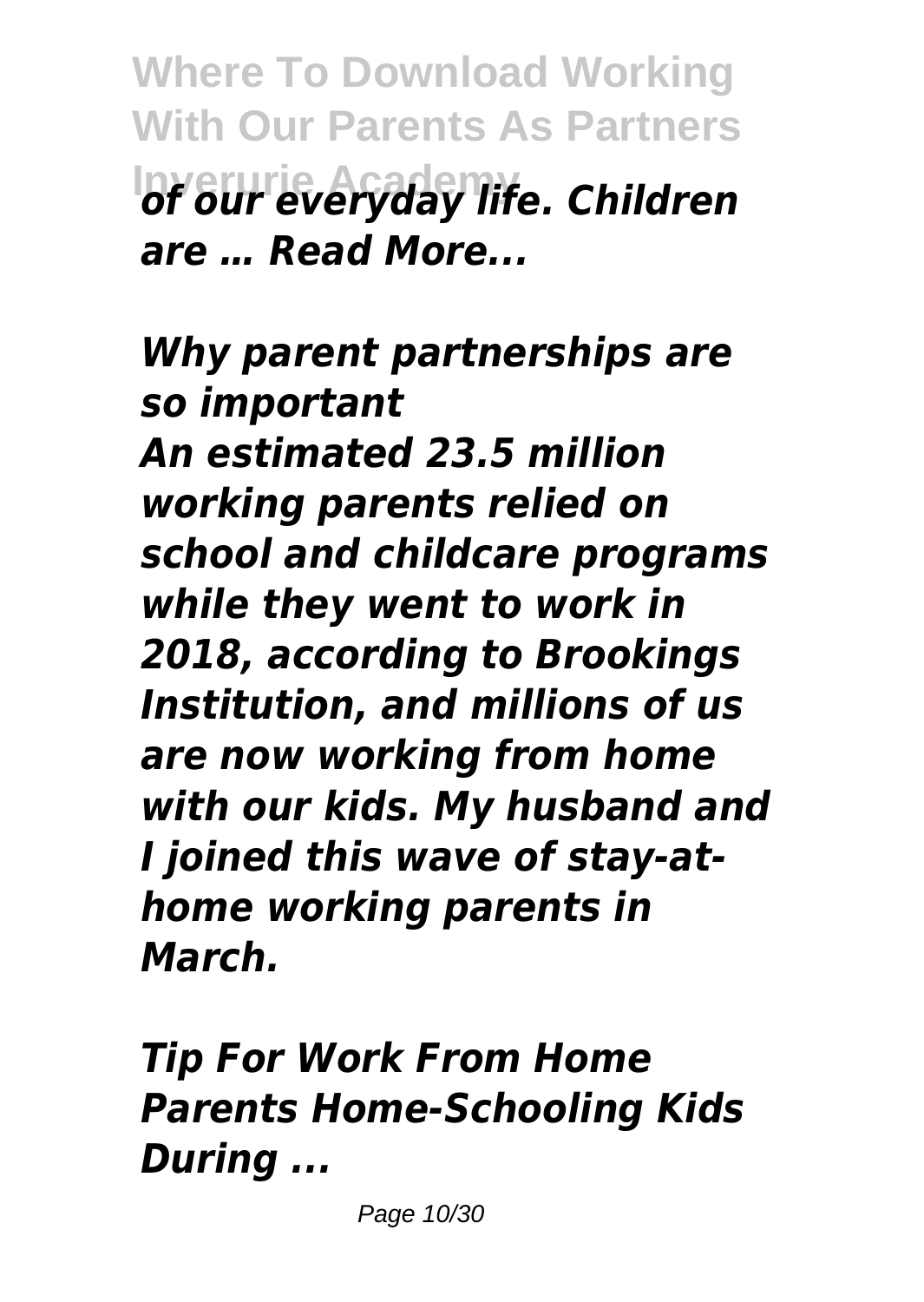**Where To Download Working With Our Parents As Partners Inverurie Academy** *One in five working parents has faced unfair treatment at work since COVID-19 onset 16 Oct 2020 ; Best-practice employers saw increased productivity during lockdown, with many allowing the majority of staff to continue flexing their hours 12 Oct 2020 ; Talking Talent and Working Families partner to transform the world of work 12 Oct 2020*

*Working Families | Coronavirus (COVID-19) - What are my ... Working with our patients. Your Health. Find out about latest health advice and campaigns, how to look after your own health and your*

Page 11/30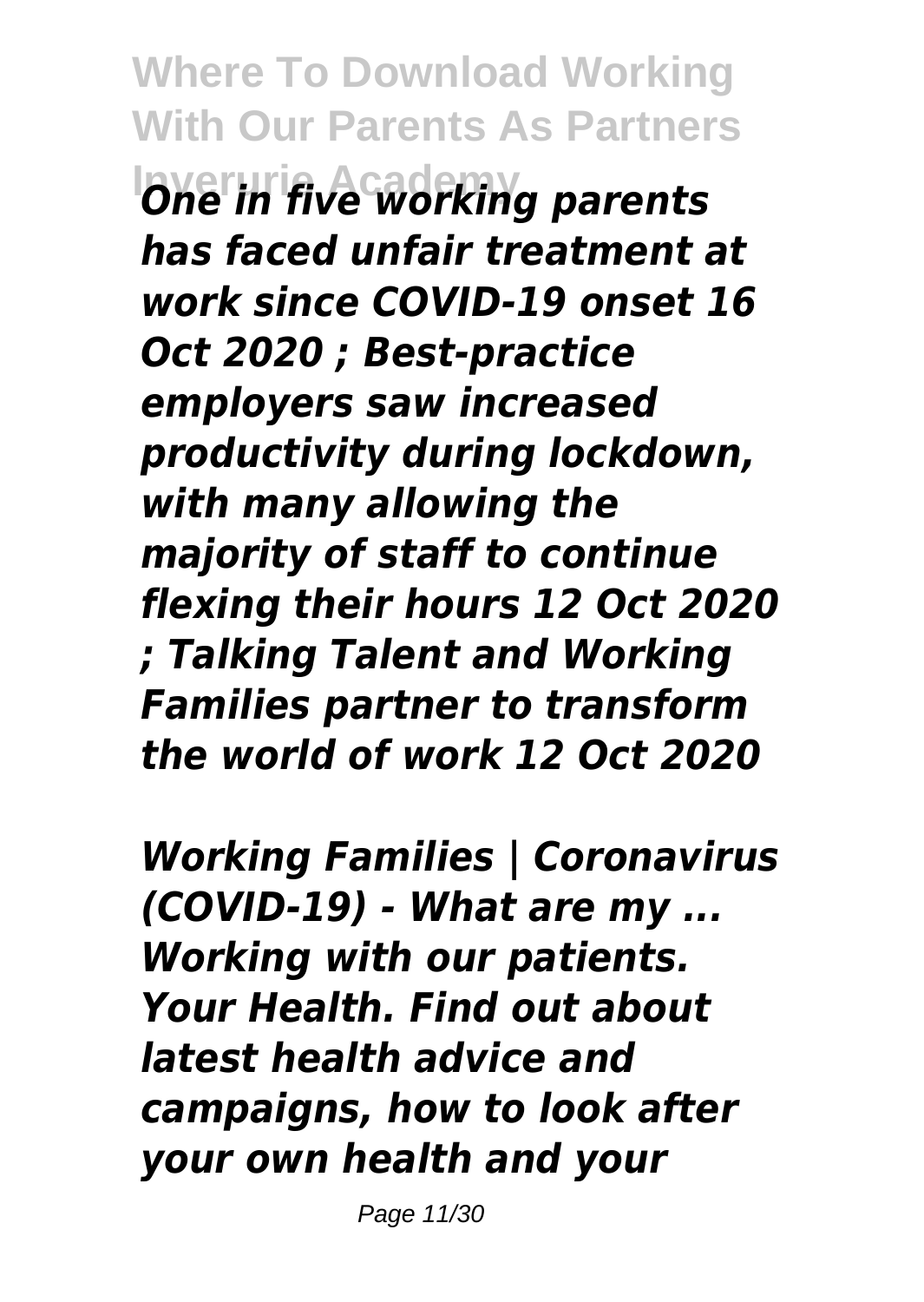**Where To Download Working With Our Parents As Partners Inverurie Academy** *family's wellbeing. Know who to turn to. For everyday ailments, minor injuries or serious emergencies. Health Services. Our featured health services.*

*NHSGGC : Working With Our Patients Working parents can offer a lot to one another right now, and we can help be the conduit for that. Giving working parents a forum to ask advice, share photos of kids, or even commiserate are ways...*

*It's time to step up our support for working parents ...*

Page 12/30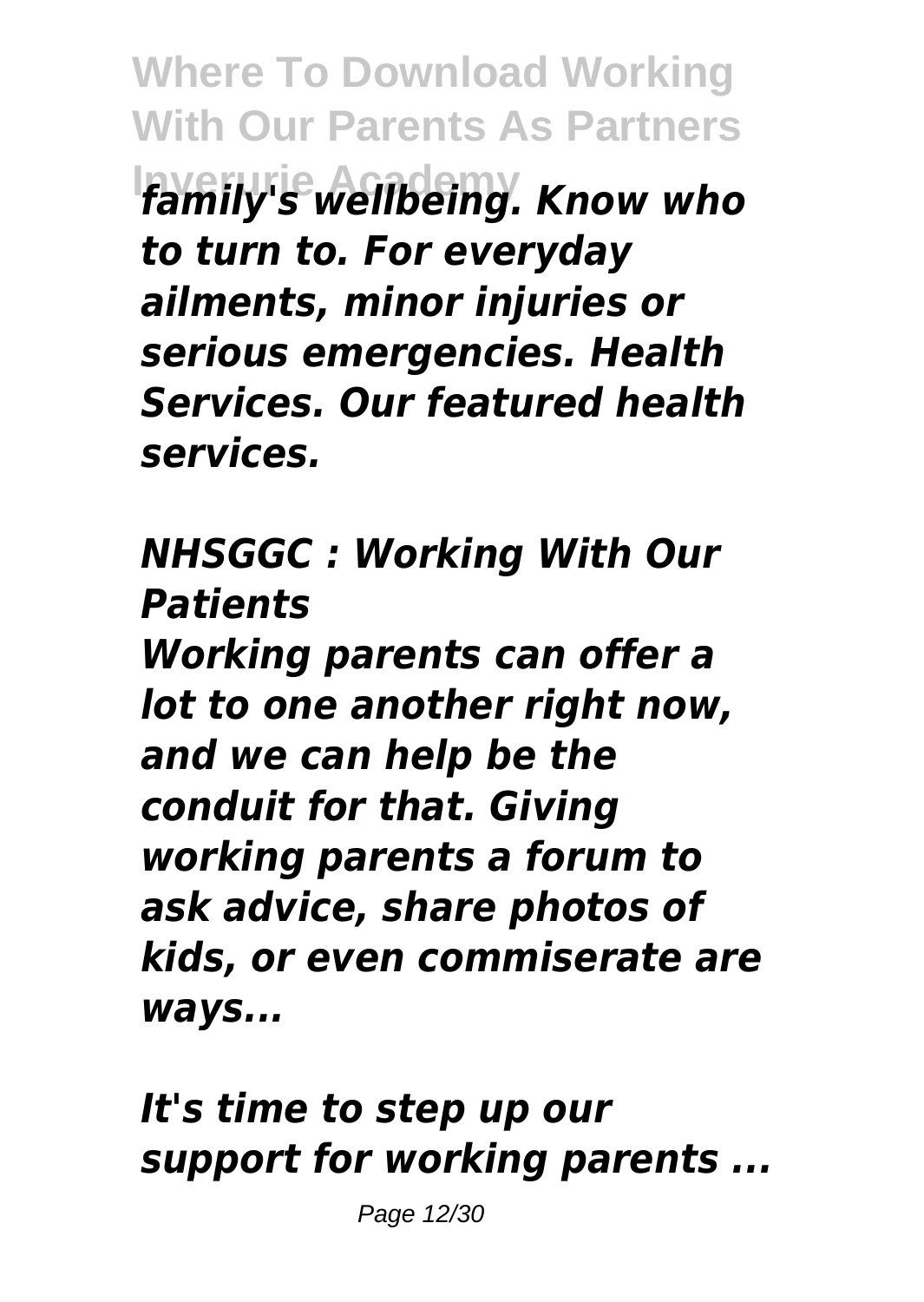**Where To Download Working With Our Parents As Partners Inverurie Academy** *Flexible working describes a working pattern that is modified to an employee's personal needs in mind. This could be in the form of 'flexitime' working which allows more choice regarding the hours worked; 'compressed hours' which allows the employee to work the agreed hours over fewer days or 'annualised hours' which allows more flexibility throughout the course of a year.*

*Parental rights and flexible working | Michael Page If you find yourself suddenly faced with the challenge of*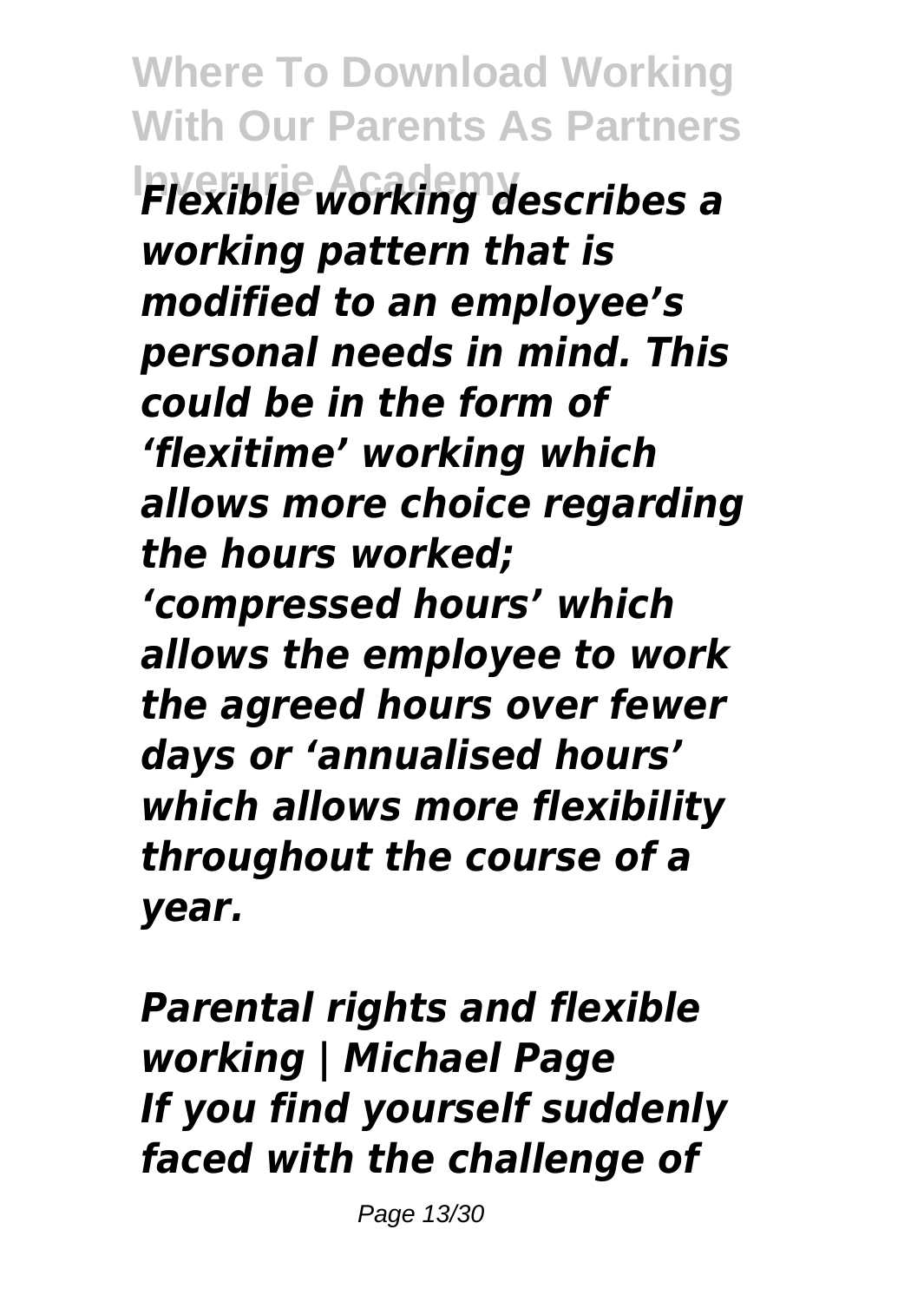**Where To Download Working With Our Parents As Partners Inverurie Academy** *working from home and parenting at the same time you're likely trying to figure out how the heck this is going to work. Check out these tips.*

*Working from Home and Parenting: Tips to Help You Find ...*

*Parents whose work is critical to the coronavirus (COVID-19) response include those who work in health and social care and in other key sectors outlined in the following sections.*

## *Critical workers who can access schools or educational*

*...*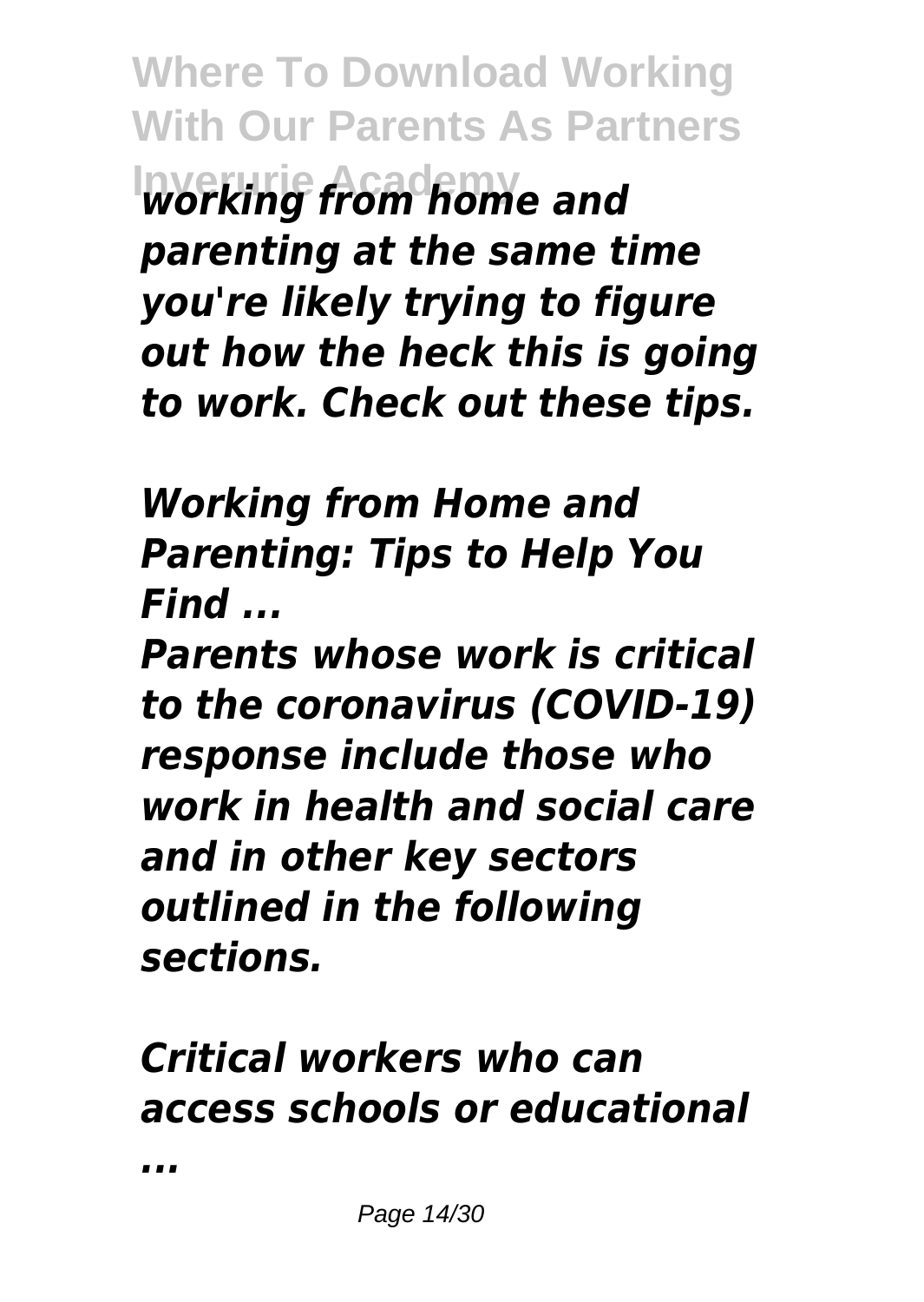**Where To Download Working With Our Parents As Partners Inverurie Academy** *Parents will still be able to access some registered childcare and other childcare activities (including wraparound care) where reasonably necessary to enable parents to work, or for the purposes ...*

*New National Restrictions from 5 November - GOV.UK We are working with the Ministry of Education, which serves over 10 million students from preschool through grade 12, Lively Minds, a nongovernmental organization working on parent engagement in ...*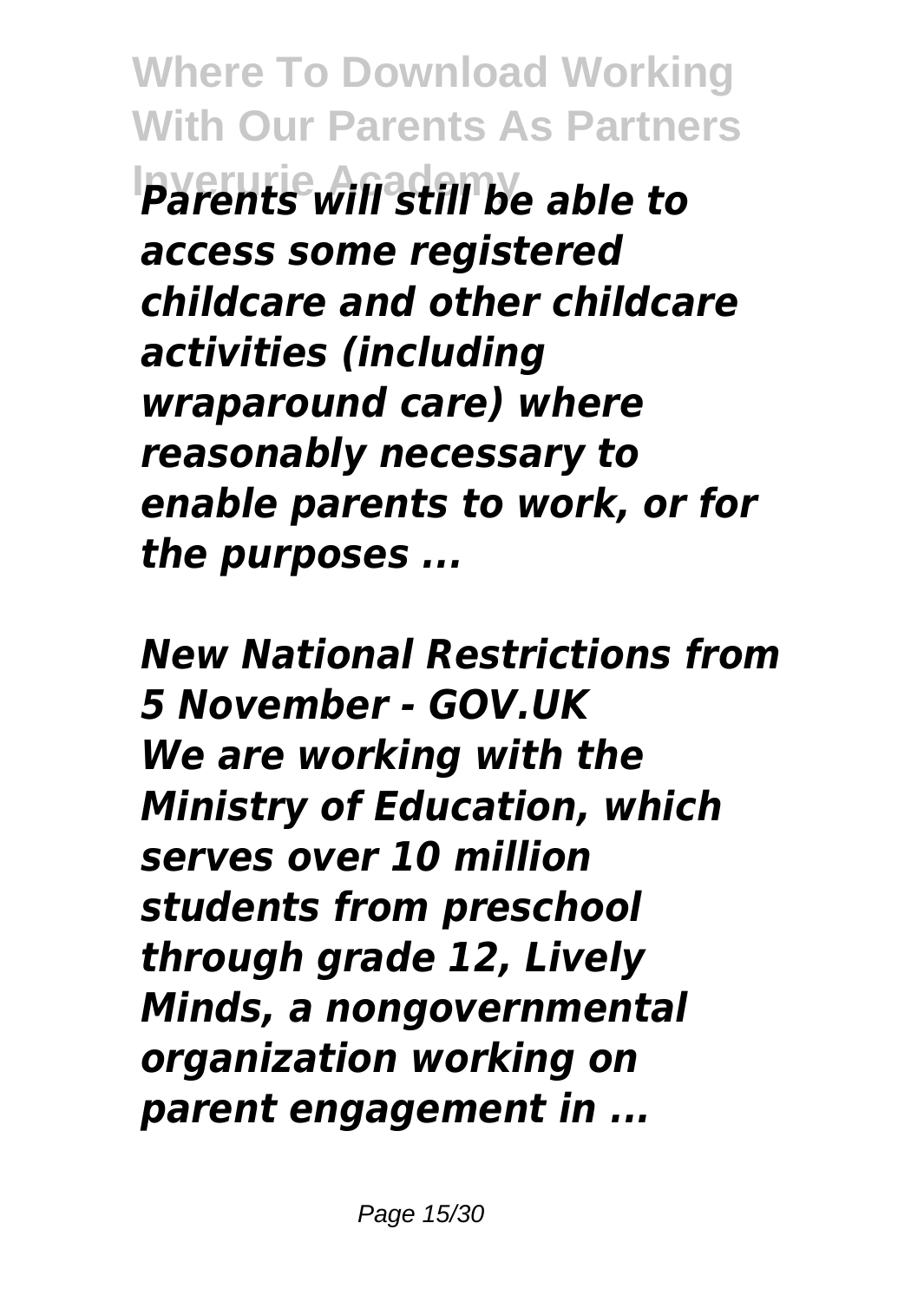**Where To Download Working With Our Parents As Partners Inverurie Academy**

*My parents are William Afton and Clara Afton ~My Au~ TYSM FOR 1.7k!OUR PARENTS LOCKED US OUT! \*PRANK\* OUR PARENTS KICKED US OUT! We Made Our Parents DiSAPPEAR! Magic Spell Book Episode 3 / That YouTub3 Family I Family Channel My Parents are Superheroes! Our Parents DISAPPEARED! Magic Spell Book! Episode 5! How To Get Your Parents to Say Yes To Anything i MOCKED my PARENTS for 24 hours \*i'm in TROUBLE\* Jordan Peterson - Becoming Independent From*

Page 16/30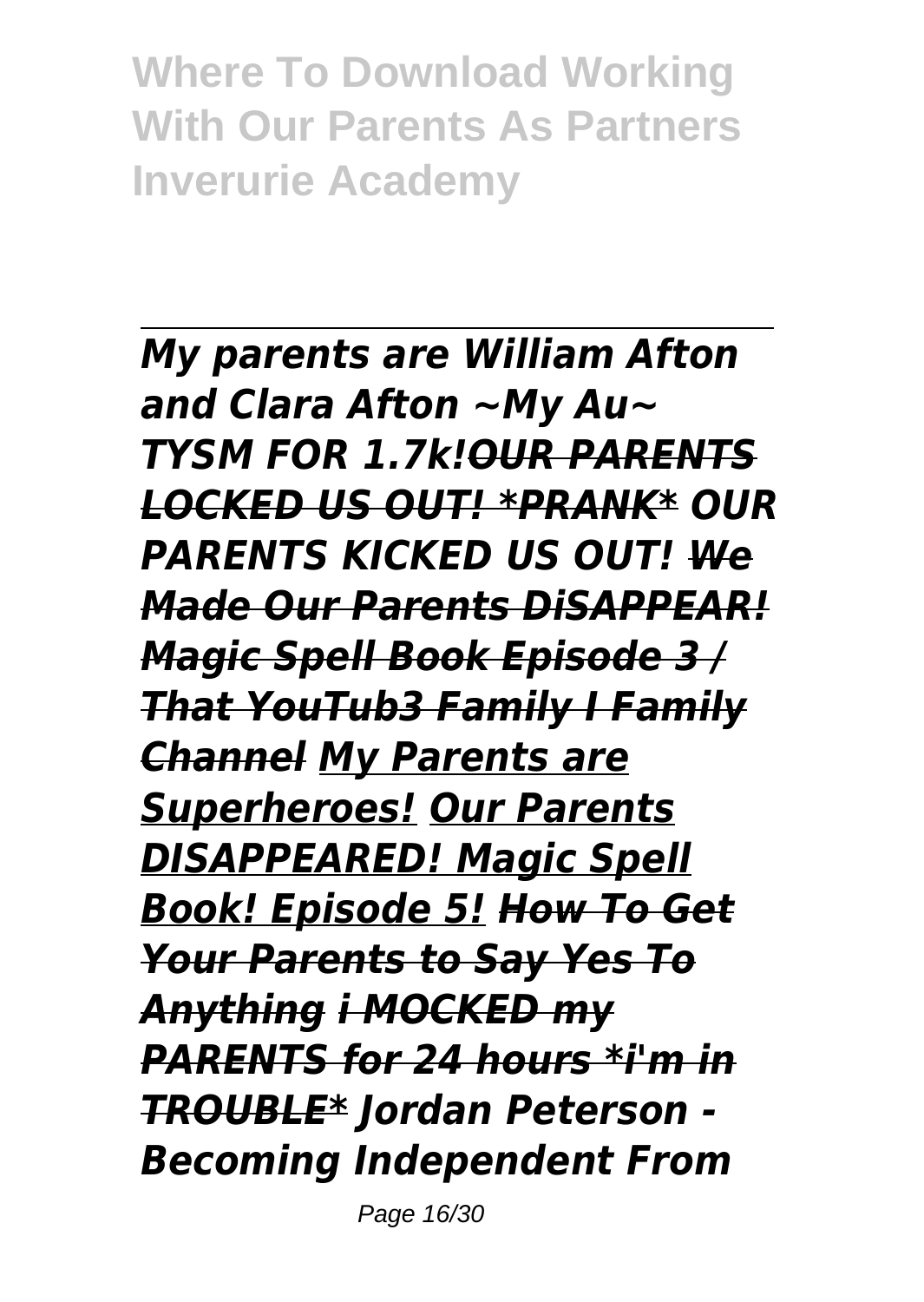**Where To Download Working With Our Parents As Partners Inverurie Academy** *Your Parents*

*A Test to Judge How Good Your Parents WereEvery Argument With My Parents EVER! Obedience | Obey God and Your Parents Our parents broke up.. Coterie 11.3.2020 5 ways to deal with frustration as a parent OUR PARENTS DID THE IMPOSSIBLE! Healing From An Emotionally Unavailable Father | Kati Morton Other Parents Vs My Parents | Harsh Beniwal When My Parents Forgot How to Be Friends | Children Story Book When Your Parents Book The MOST EPIC AIRBNB With |Harry Potter Room, GAME ROOM, POOL and MUCH MORE*

Page 17/30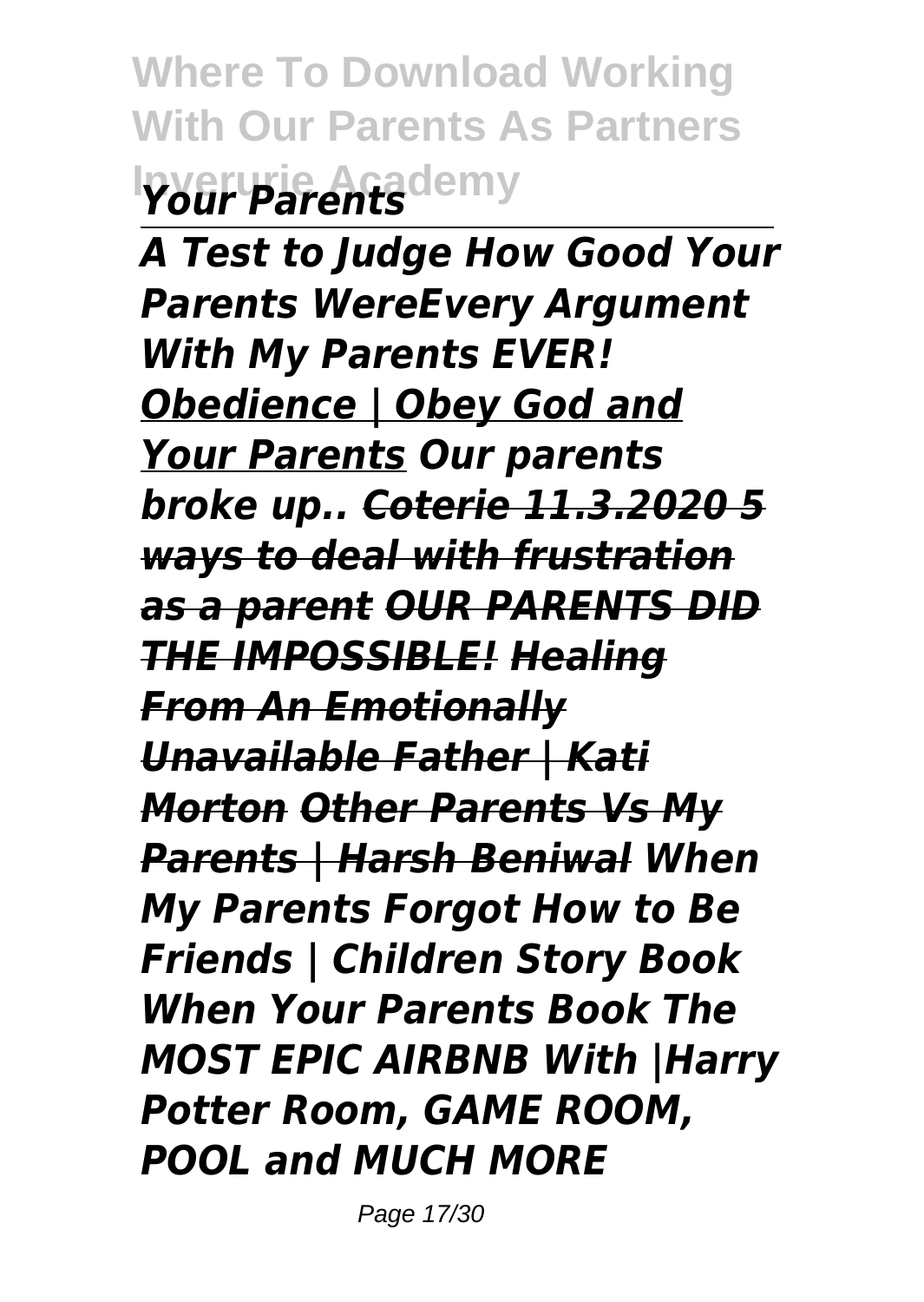**Where To Download Working With Our Parents As Partners Inverurie Academy** *Philippa Perry at 5x15 on The Book You Wish Your Parents Had Read Working With Our Parents As This is probably the hardest time any of us have lived through as parents or carers. To support our own wellbeing, regularly talking to friends, family members or professionals has never been more...*

*Five ways to manage your wellbeing as a parent during ...*

*To maintain our ongoing partnership with parents means sharing every milestone, little or large, and*

Page 18/30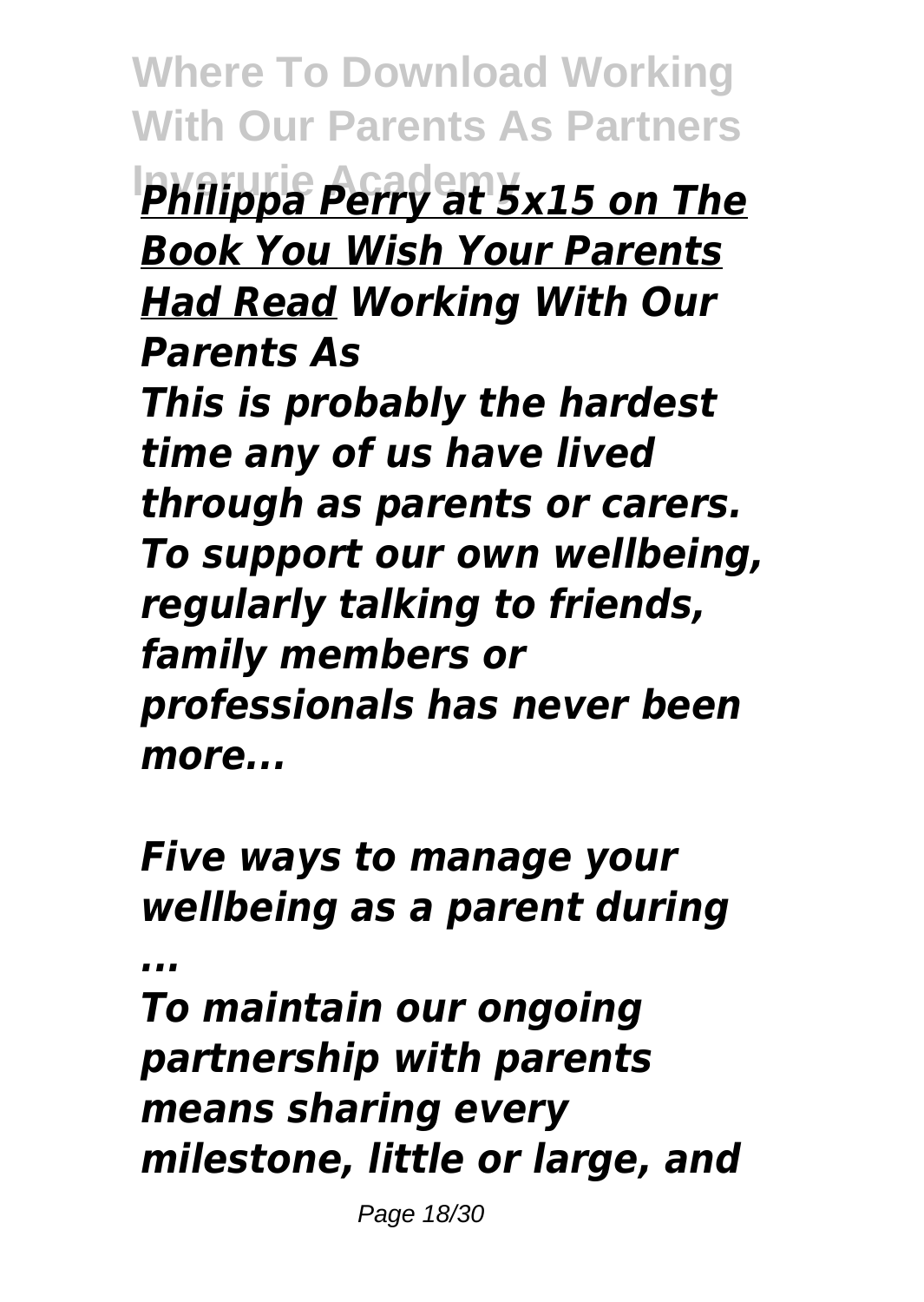**Where To Download Working With Our Parents As Partners Inverurie Academy** *engaging with parents to provide the highest standard of early education for each and every child. It's about recognising that parents are to be valued and appreciated as much as their children and that without parents as partners, our role wouldn't exist.*

*Parents as Partners - How to Ensure for Positive ... Working for your parents can lead to significant conflict. if you keep the lines of communication open and set some clear boundaries from the get-go, you'll be more likely to survive and even...*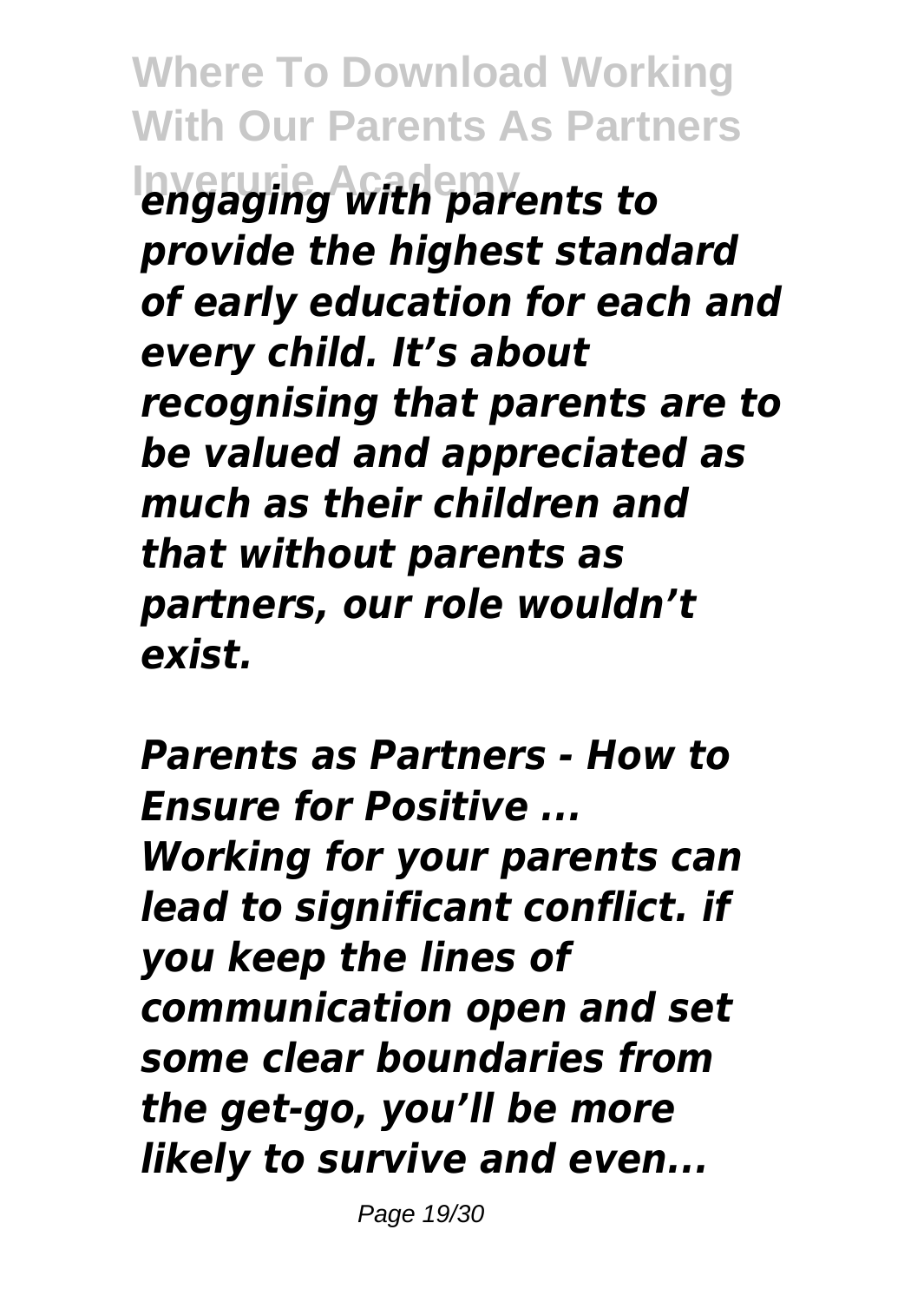**Where To Download Working With Our Parents As Partners Inverurie Academy**

*6 Drawbacks of Working for Your Parents Working effectively with parents can be challenging, and is likely to require sustained effort and support. Most schools say that they do not have an explicit plan for how they work with parents; fewer than 10% of teachers have undertaken CPD on parental engagement.*

*Working with Parents to Support Children's Learning ... Working in partnership with parents is central to the Early Years Foundation Stage (EYFS) in England and the National*

Page 20/30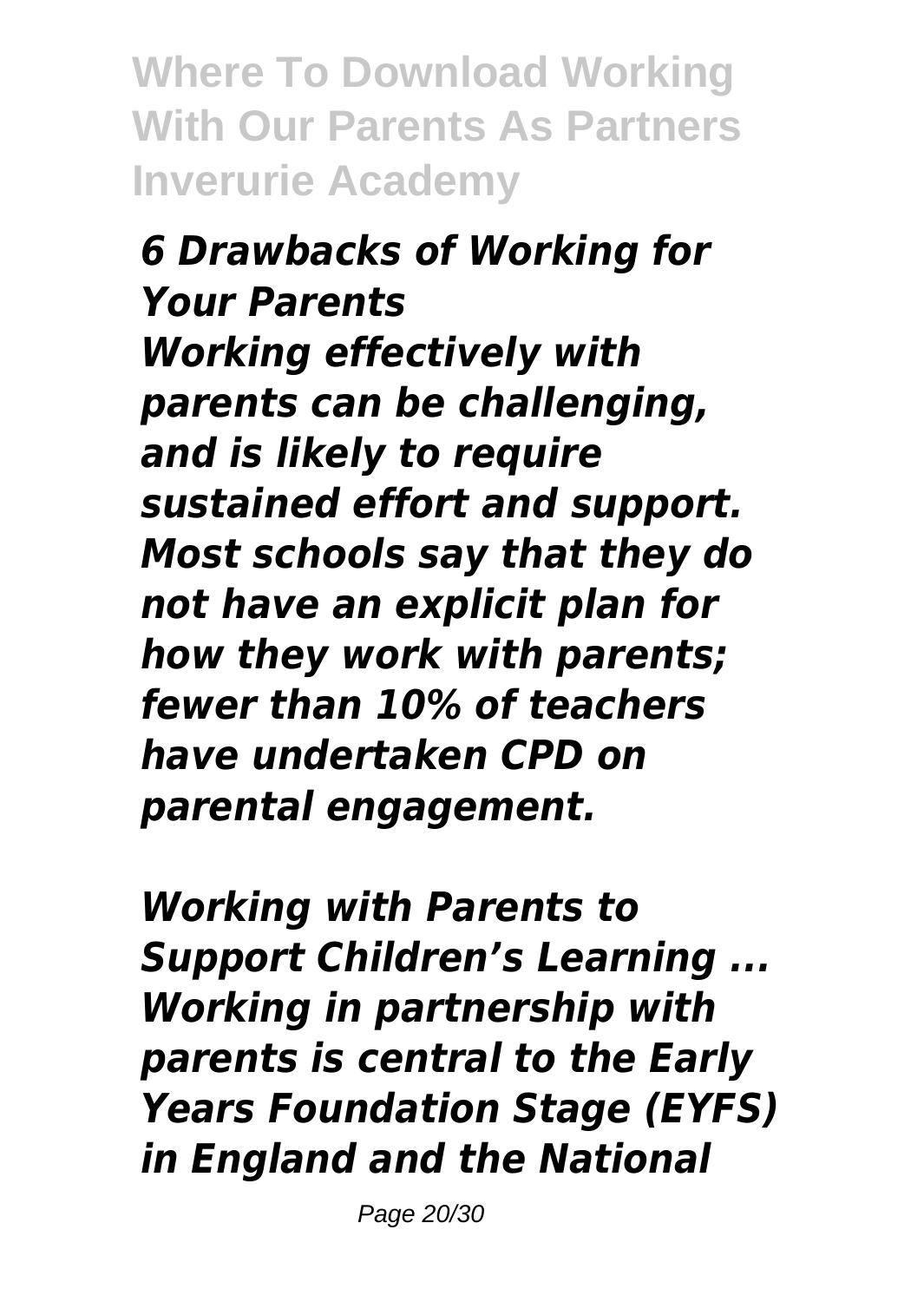**Where To Download Working With Our Parents As Partners Inverurie Academy** *Minimum Standards for Registered Childcare (NMS) in Wales. Here we've put together a round-up of all our resources to help support you as a childcare professional to confidently connect and engage with parents to encourage and develop children's learning.*

*Working in partnership with parents - spotlight on | PACEY Childcare solutions for working parents are cost-effective and help children build their social skills. You can provide your child with a large variety of books, toys, and other educational resources. As*

Page 21/30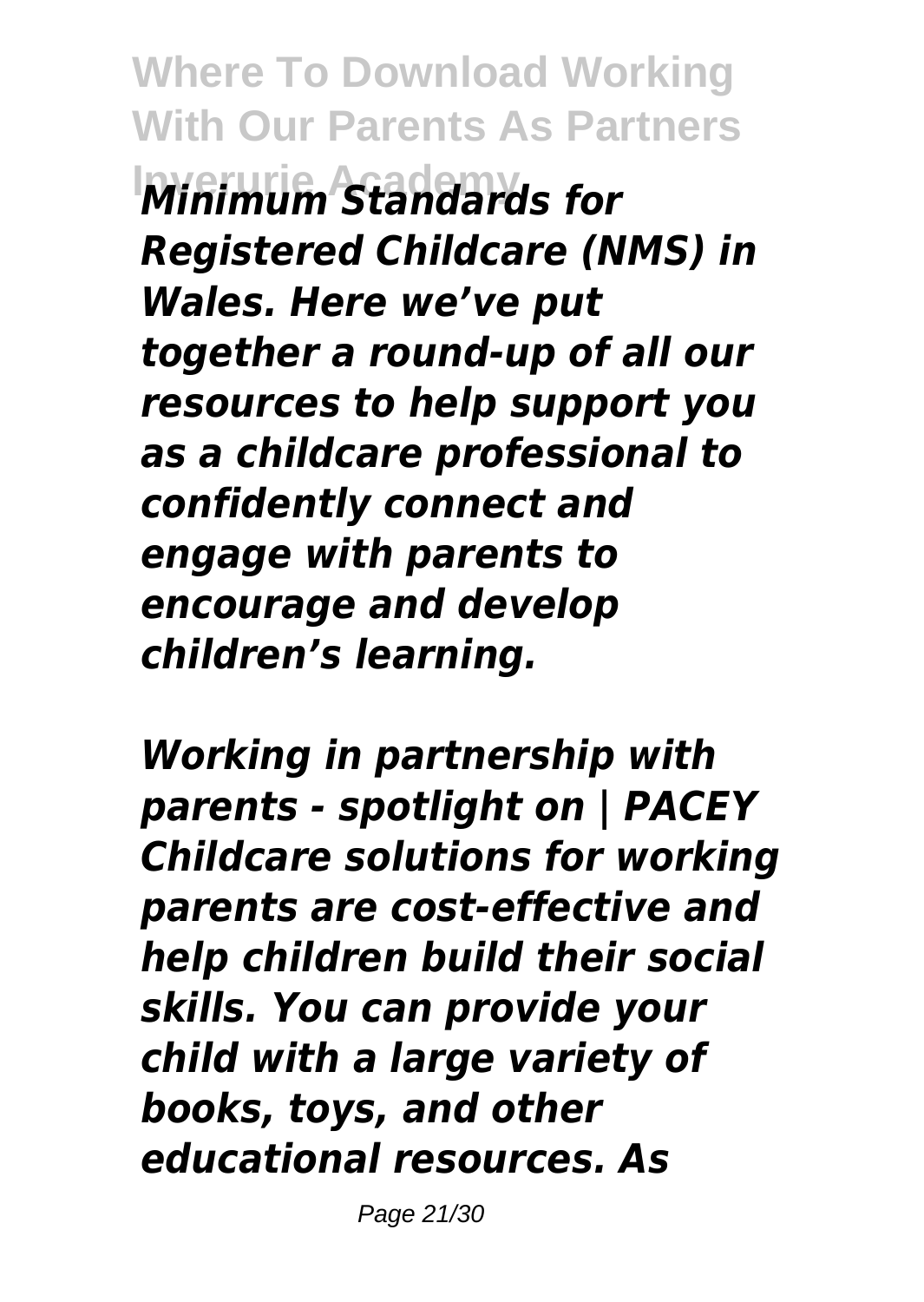**Where To Download Working With Our Parents As Partners Inverurie Academy** *various policies and laws govern daycare centres, they tend to be more organised and alert in their functioning.*

*Effects of Working Parents on Child Development Supporting people to thrive at work and home Parents At Work is a membership-based organisation providing work + family education and policy advisory services. We bridge the work and home divide by embedding flexibility, wellbeing, parental transition and wider caring services to enable workplaces and their people to thrive.*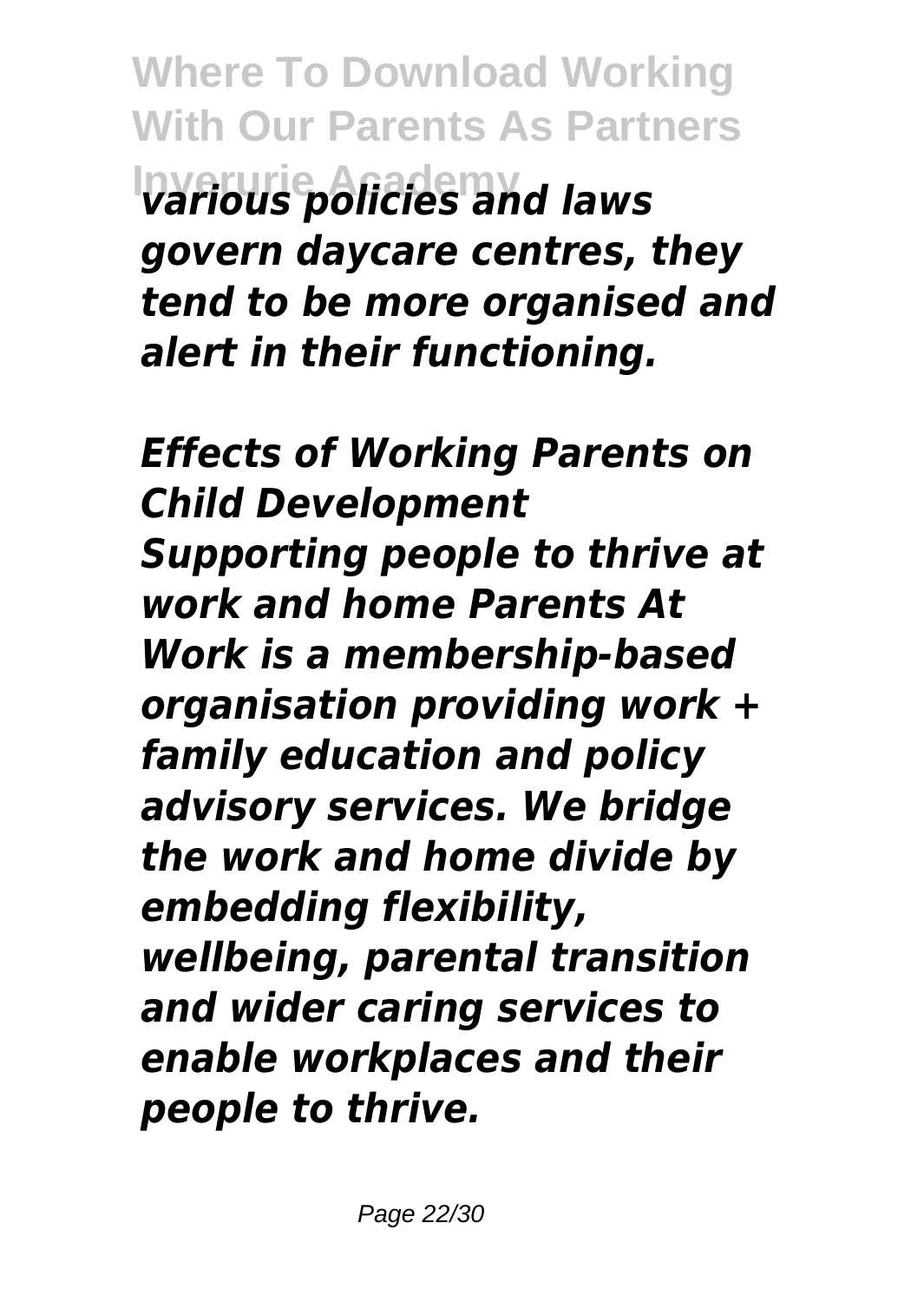**Where To Download Working With Our Parents As Partners Inverurie Academy** *Parents At Work | Education and Coaching | Workplaces ... One in five working parents has faced unfair treatment at work since COVID-19 onset. CEO Jane van Zyl said, "With millions of parents facing unfair treatment at work just for having caring responsibilities—and waves of COVID-related redundancies around the corner—now is the time for the Government to act and make being a parent or carer a protected characteristic."*

*Working Families | Changing the way we live and work If you're a working parent who*

Page 23/30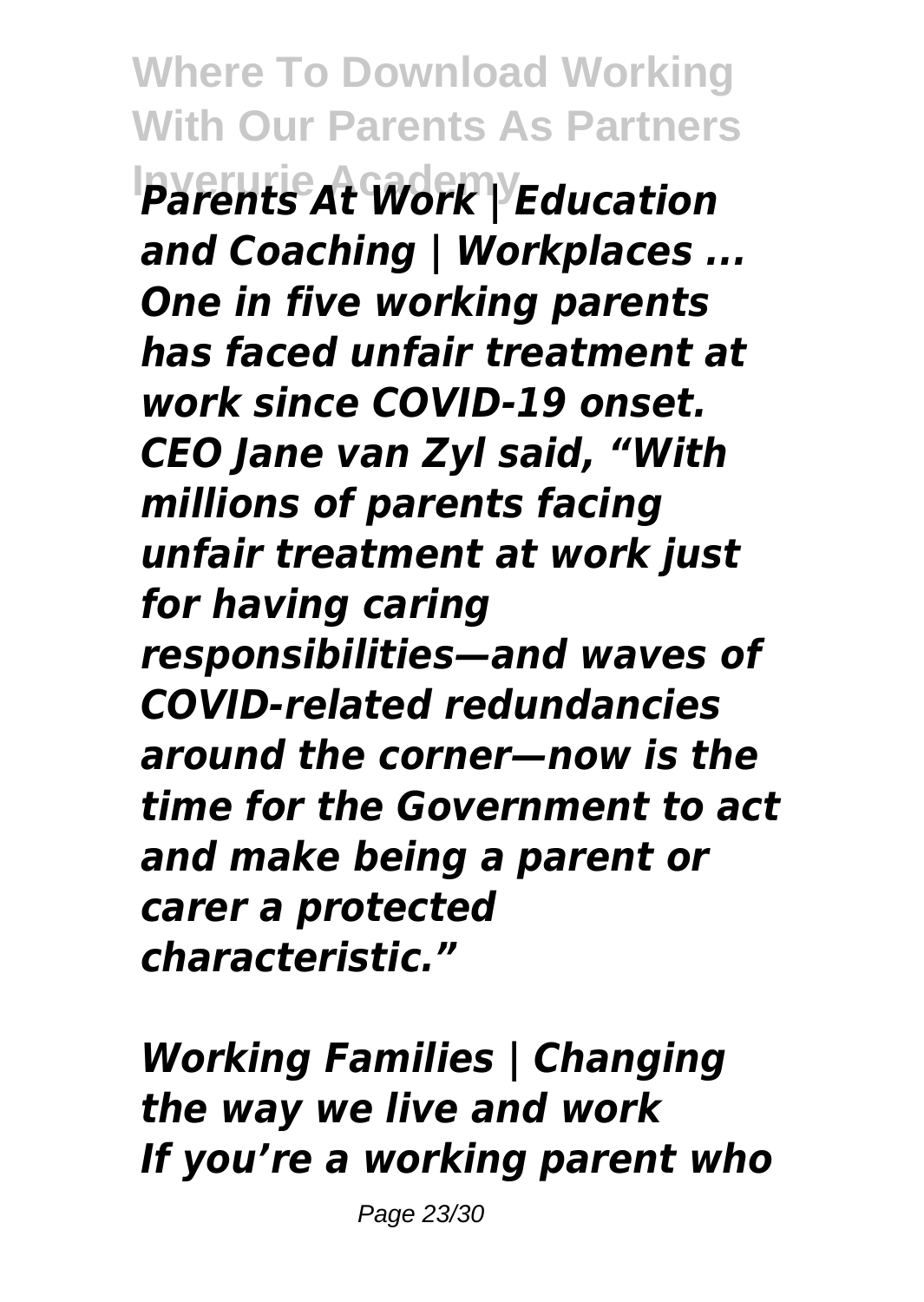**Where To Download Working With Our Parents As Partners Inverurie Academy** *has been matched with a child for adoption or if you have had a child placed with you for adoption, you may be entitled to adoption leave. You need to be an employee, and you may need to give your employer proof of the adoption.*

*Parental rights at work - Citizens Advice How music can help children's development The benefits of music are enormous; both consciously and subconsciously music is a part of our everyday life. Children are … Read More...*

*Why parent partnerships are*

Page 24/30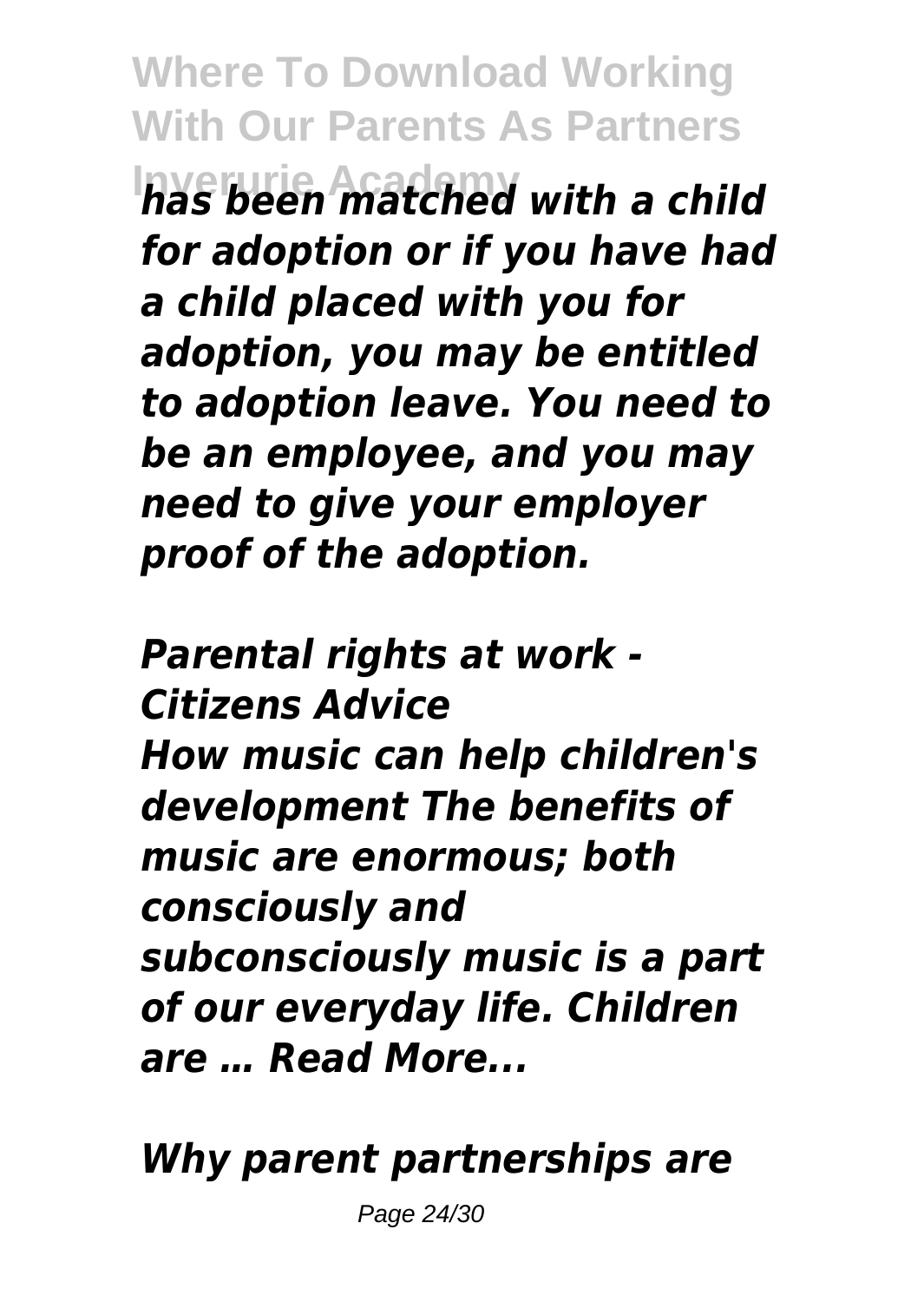**Where To Download Working With Our Parents As Partners Inverurie Academy** *so important*

*An estimated 23.5 million working parents relied on school and childcare programs while they went to work in 2018, according to Brookings Institution, and millions of us are now working from home with our kids. My husband and I joined this wave of stay-athome working parents in March.*

*Tip For Work From Home Parents Home-Schooling Kids During ...*

*One in five working parents has faced unfair treatment at work since COVID-19 onset 16 Oct 2020 ; Best-practice*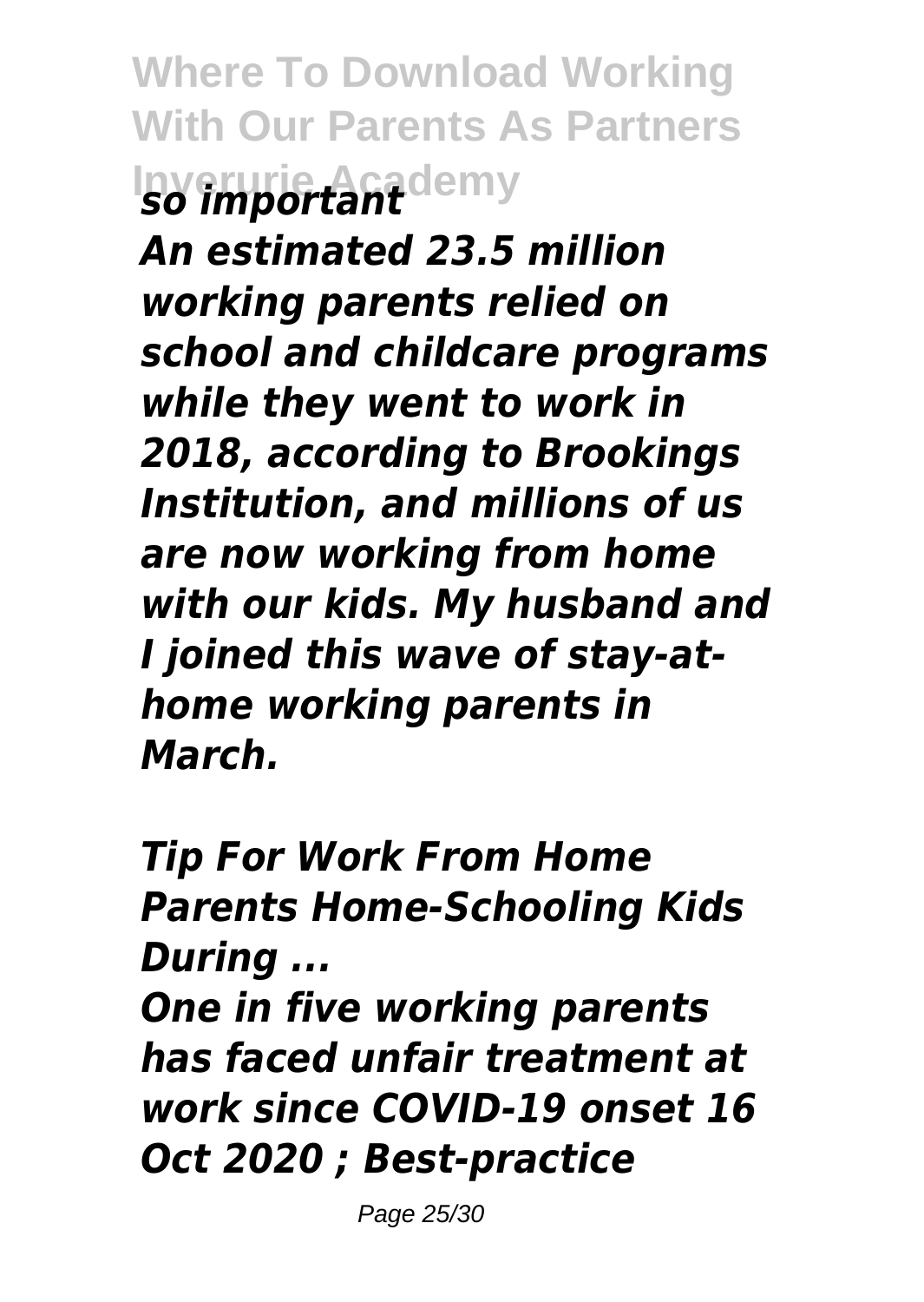**Where To Download Working With Our Parents As Partners Inverurie Academy** *employers saw increased productivity during lockdown, with many allowing the majority of staff to continue flexing their hours 12 Oct 2020 ; Talking Talent and Working Families partner to transform the world of work 12 Oct 2020*

*Working Families | Coronavirus (COVID-19) - What are my ... Working with our patients. Your Health. Find out about latest health advice and campaigns, how to look after your own health and your family's wellbeing. Know who to turn to. For everyday ailments, minor injuries or serious emergencies. Health*

Page 26/30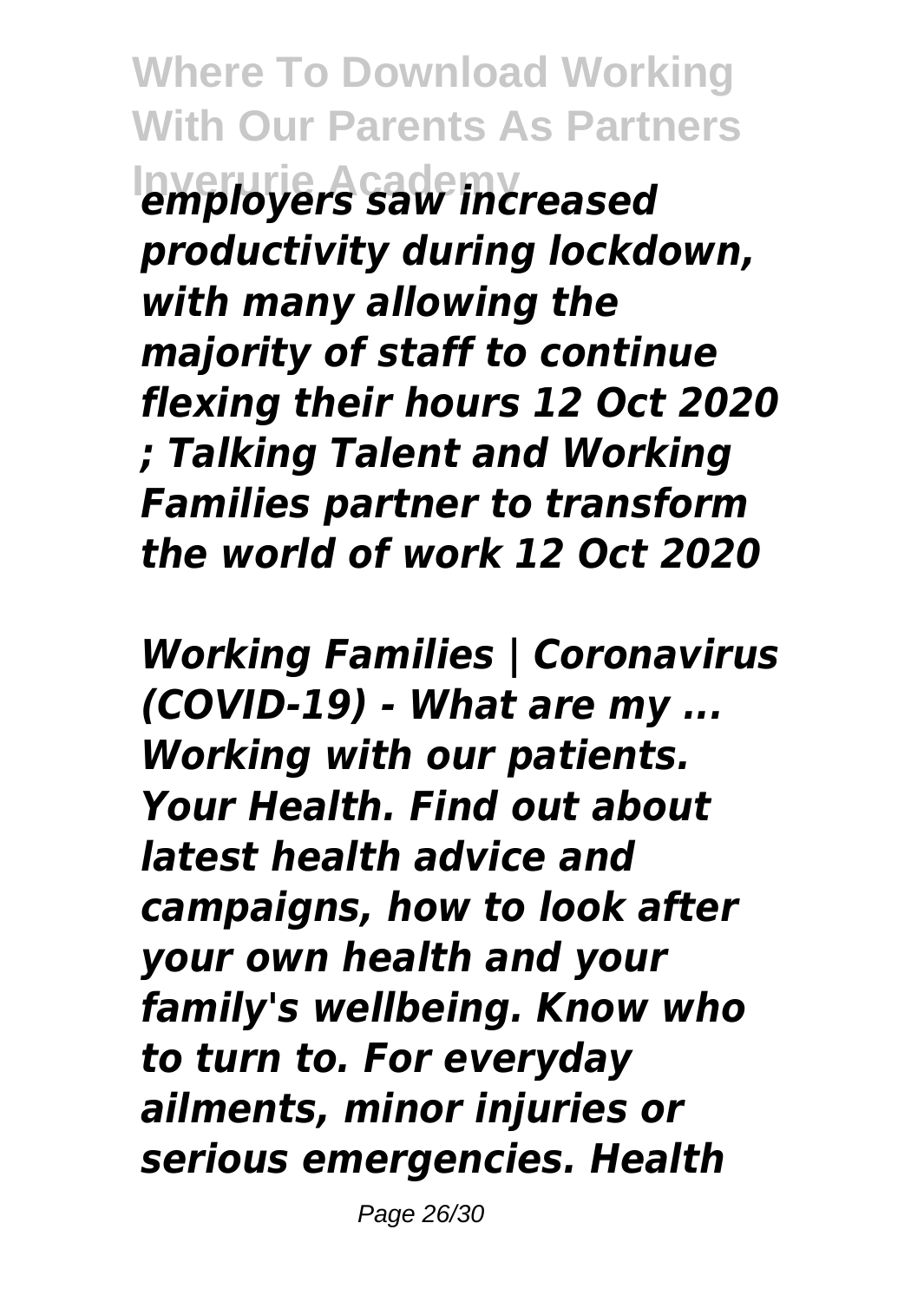**Where To Download Working With Our Parents As Partners Inverurie Academy** *Services. Our featured health services.*

*NHSGGC : Working With Our Patients Working parents can offer a lot to one another right now, and we can help be the conduit for that. Giving working parents a forum to ask advice, share photos of kids, or even commiserate are ways...*

*It's time to step up our support for working parents ... Flexible working describes a working pattern that is modified to an employee's personal needs in mind. This*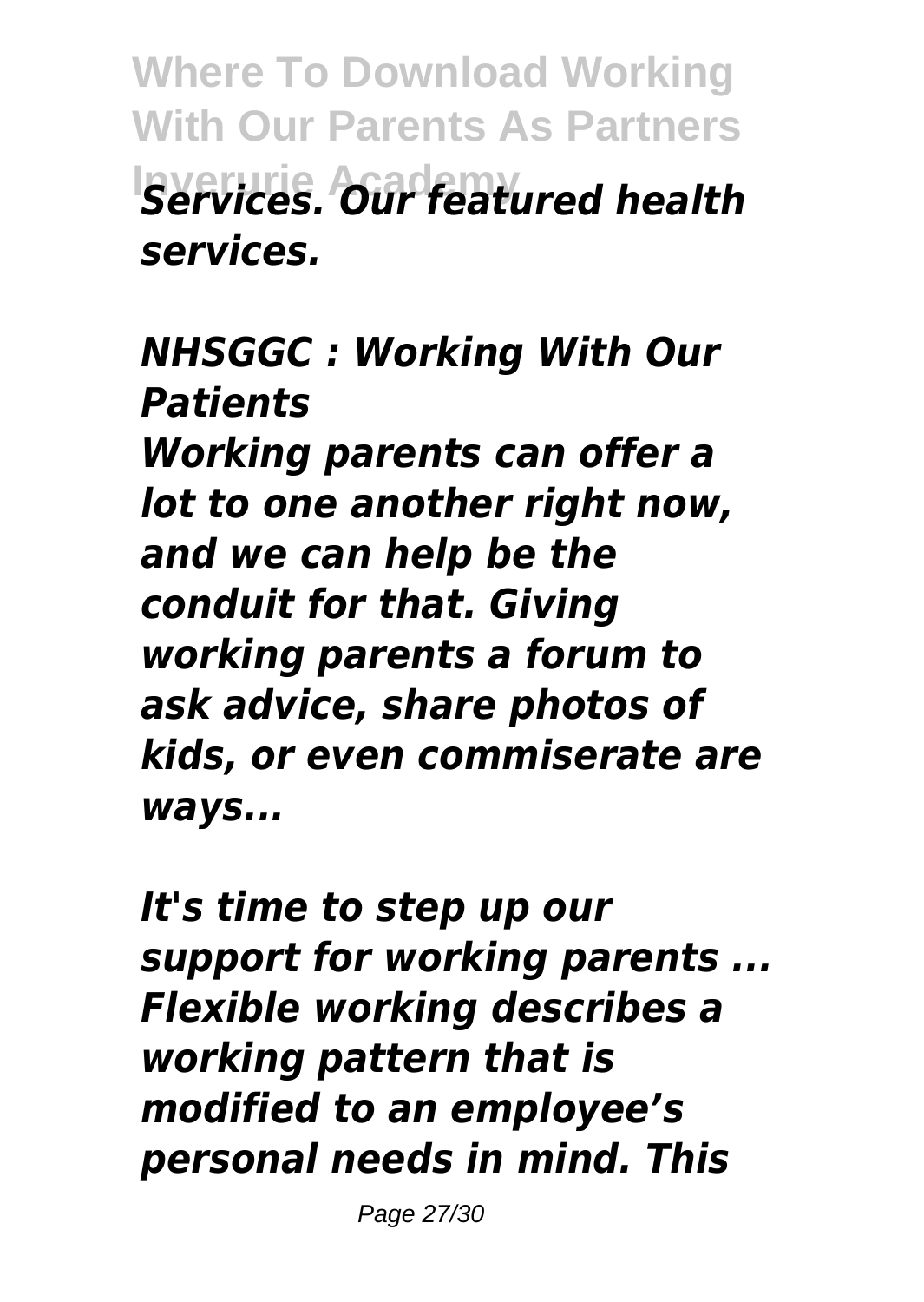**Where To Download Working With Our Parents As Partners Inverurie Academy** *could be in the form of 'flexitime' working which allows more choice regarding the hours worked; 'compressed hours' which allows the employee to work the agreed hours over fewer days or 'annualised hours' which allows more flexibility throughout the course of a year.*

*Parental rights and flexible working | Michael Page If you find yourself suddenly faced with the challenge of working from home and parenting at the same time you're likely trying to figure out how the heck this is going*

Page 28/30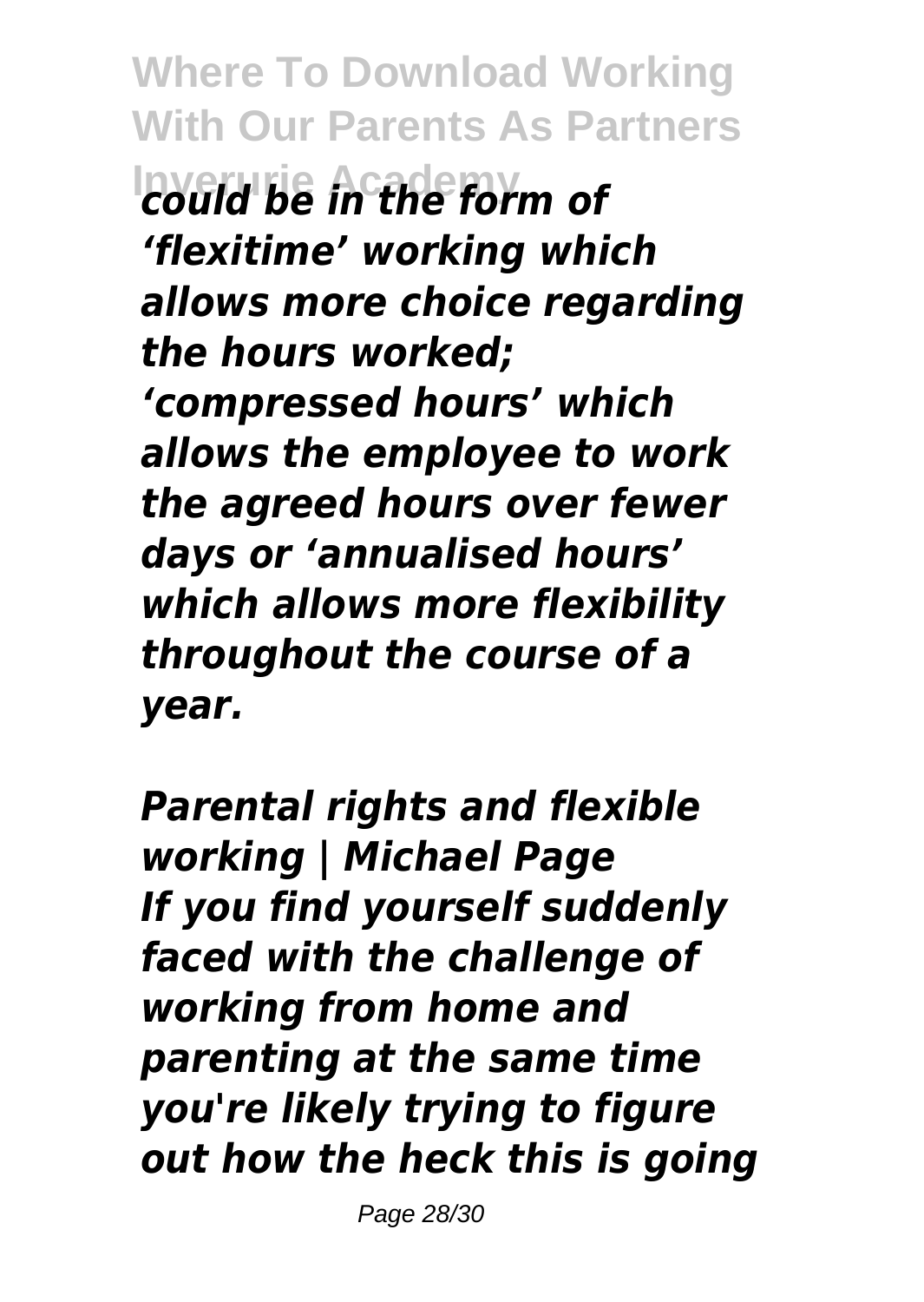**Where To Download Working With Our Parents As Partners Inverurie Academy** *to work. Check out these tips.*

*Working from Home and Parenting: Tips to Help You Find ...*

*Parents whose work is critical to the coronavirus (COVID-19) response include those who work in health and social care and in other key sectors outlined in the following sections.*

*Critical workers who can access schools or educational ...*

*Parents will still be able to access some registered childcare and other childcare activities (including*

Page 29/30